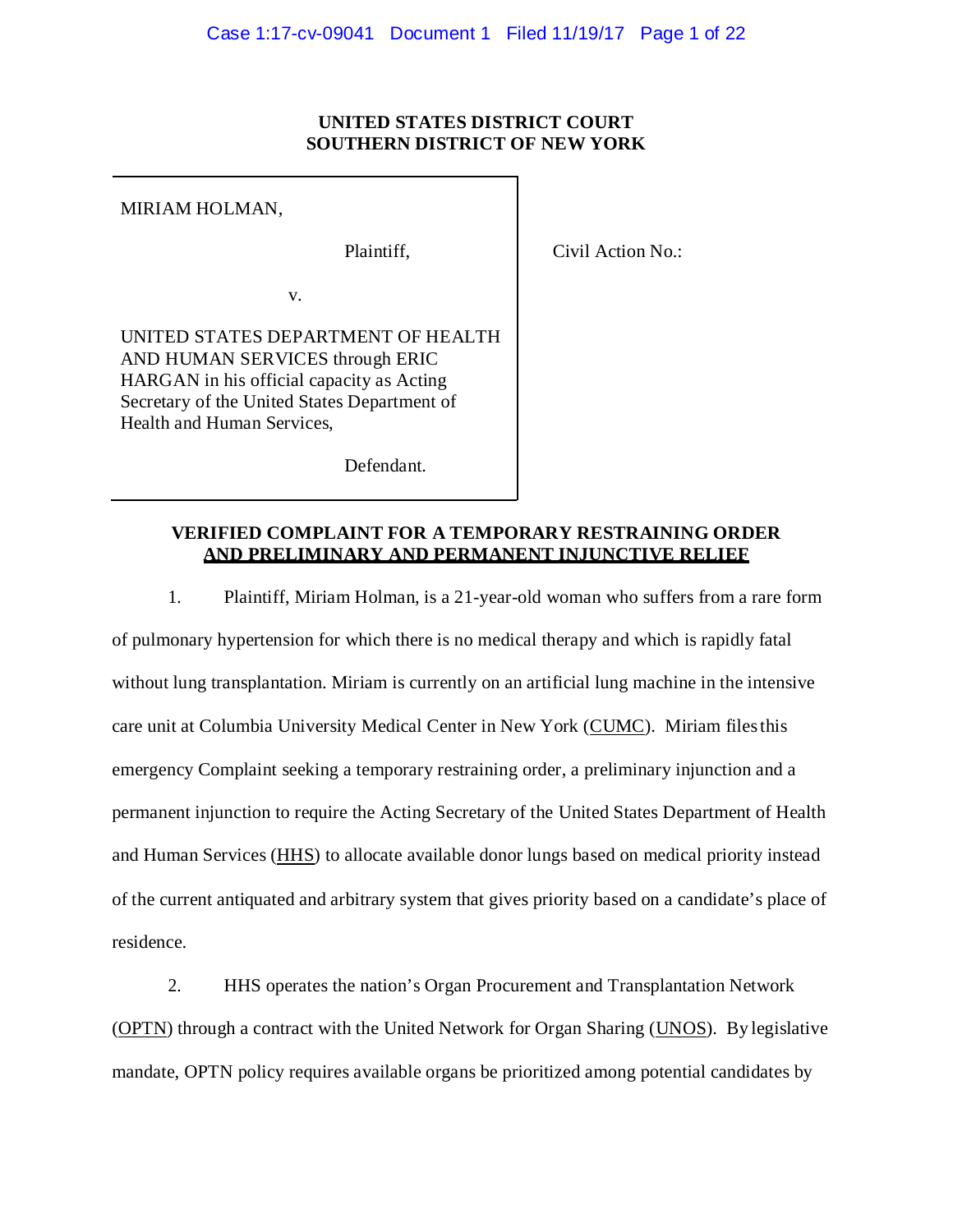#### Case 1:17-cv-09041 Document 1 Filed 11/19/17 Page 2 of 22

medical priority. With regard to lungs, medical priority is determined by a candidate's Lung Allocation Score (LAS), which is a priority ranking of 1 to 100.

3. The OPTN has 58 Organ Procurement Organizations (OPOs) throughout the United States. Each OPO operates within an arbitrarily-determined geographic area called a Donation Service Area (DSA). OPTN's current policy provides that, when a lung becomes available, it must first be made available to candidates within the boundaries of the donor's DSA even if there are candidates with a higher medical priority, *i.e.*, a higher LAS, within a logistically reasonable range of the lung (or even geographically closer to the donor than local DSA candidates) (DSA Priority). Only after making donor lungs available to candidates in the local DSA is a donor lung offered to other candidates in an allocation system that prioritizes allocation to candidates in transplant hospitals within 500 miles (Zone A), 1,000 miles (Zone B), 1,500 miles (Zone C), 2,500 miles (Zone D) and more than 2,500 miles (Zone E).

4. By prioritizing available lungs to candidates in the local DSA, OPTN policy limits the number of lungs available to high priority transplant candidates like Miriam and effectively allocates available lungs based on a candidate's place of residence instead of medical priority. This policy is in direct contravention of both the OPTN's legislative mandate and sound medical judgment.

5. By way of example, Miriam has an LAS of over 90, which indicates an extremely high level both of medical need for a transplant and of prospective benefit from a transplant. Miriam's LAS ranking puts her in the top 1% of patients awaiting lungs. Miriam is registered as a candidate at CUMC, which is located in the DSA for southeastern New York. That DSA is serviced by LiveOnNY, the DSA's OPO. The geographic regions that encompass the LiveOnNY DSA are entirely arbitrary and encompass New York City, Long Island, five New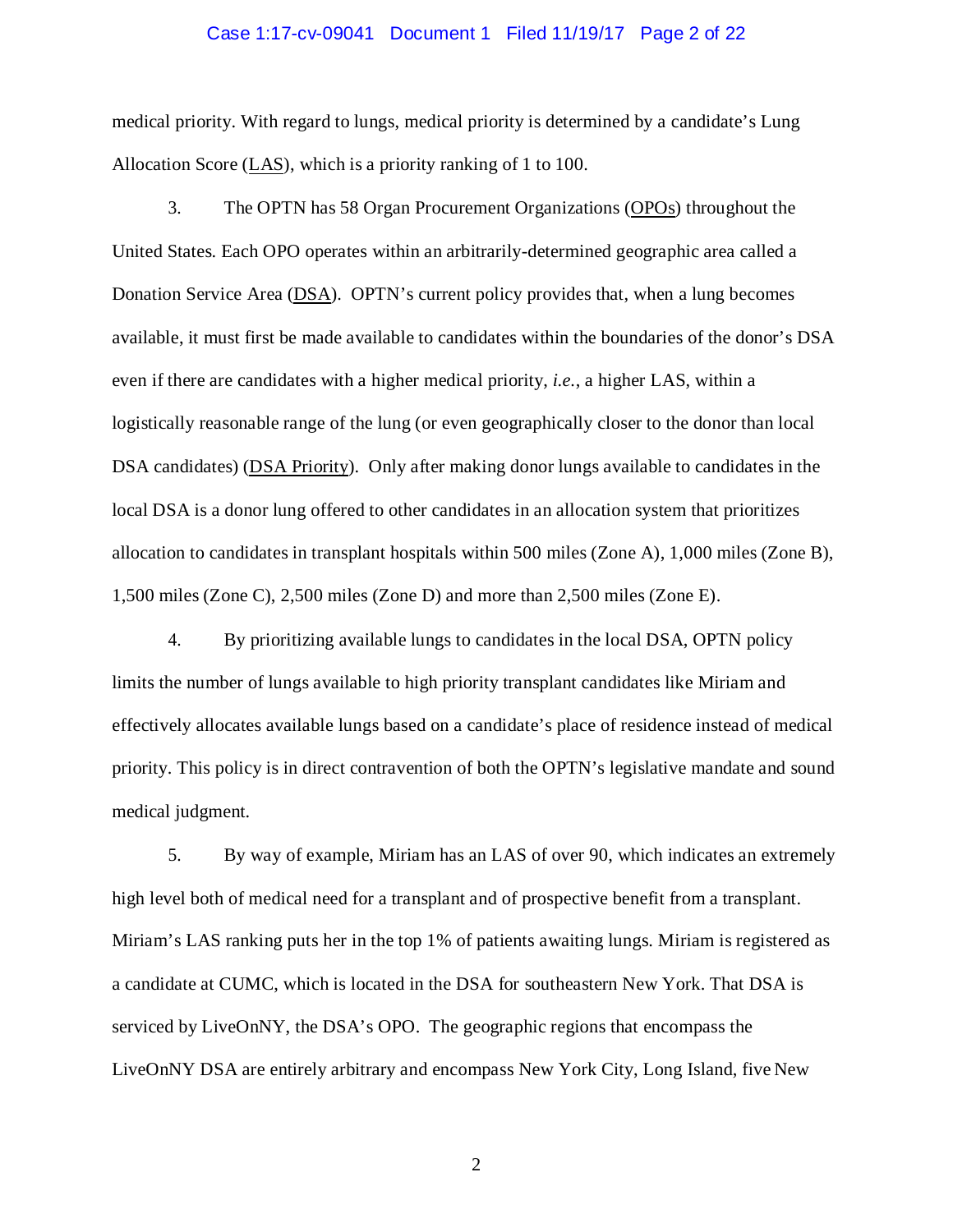#### Case 1:17-cv-09041 Document 1 Filed 11/19/17 Page 3 of 22

York counties north of New York City (Westchester, Dutchess, Orange, Putnam, Rockland), and Pike County, PA.

6. If a pair of lungs suitable for Miriam became available from a donor in Fort Lee, New Jersey (a three mile drive from CUMC), the lung would be offered first to all suitable candidates in the DSA encompassing Northern and Central New Jersey, even if those candidates have lower LAS – even much lower – than Miriam's. Moreover, given the arbitrary nature of the DSA's geographic area, that candidate would likely be *geographically further away* from the donated lung than Miriam.

7. There is no medical basis to offer an available lung to a candidate with a lower LAS (and potentially geographically further away). The current system is flawed – and for candidates like Miriam it may unfortunately be fatally flawed. Without judicial intervention, Miriam may lose an opportunity for a lung transplant. Absent a transplant Miriam will likely die.

8. Miriam is not looking for any special treatment. She is only asking that available lungs be allocated by medical priority as required by OPTN policy and legislative mandate. Specifically, Miriam is requesting that the DSA Priority provided for in Classifications 1 through 6 of Table 10-9 (Allocation of Lungs from Deceased Donors at Least 18 Years Old) be removed, and that lungs be allocated by zone without the DSA Priority starting with Classification 7.

9. The DSA Priority violates the National Organ Transplant Act of 1984 (NOTA) and discriminates against individuals like Miriam by allocating lungs based on geographic priority instead of medical priority. On November 16, 2017, Miriam asked the Acting Secretary to set aside the DSA Priority. A copy of the letter to the Acting Secretary is attached as Exhibit 1. As of the filing of this suit the Acting Secretary has refused to do so. Miriam now asksthis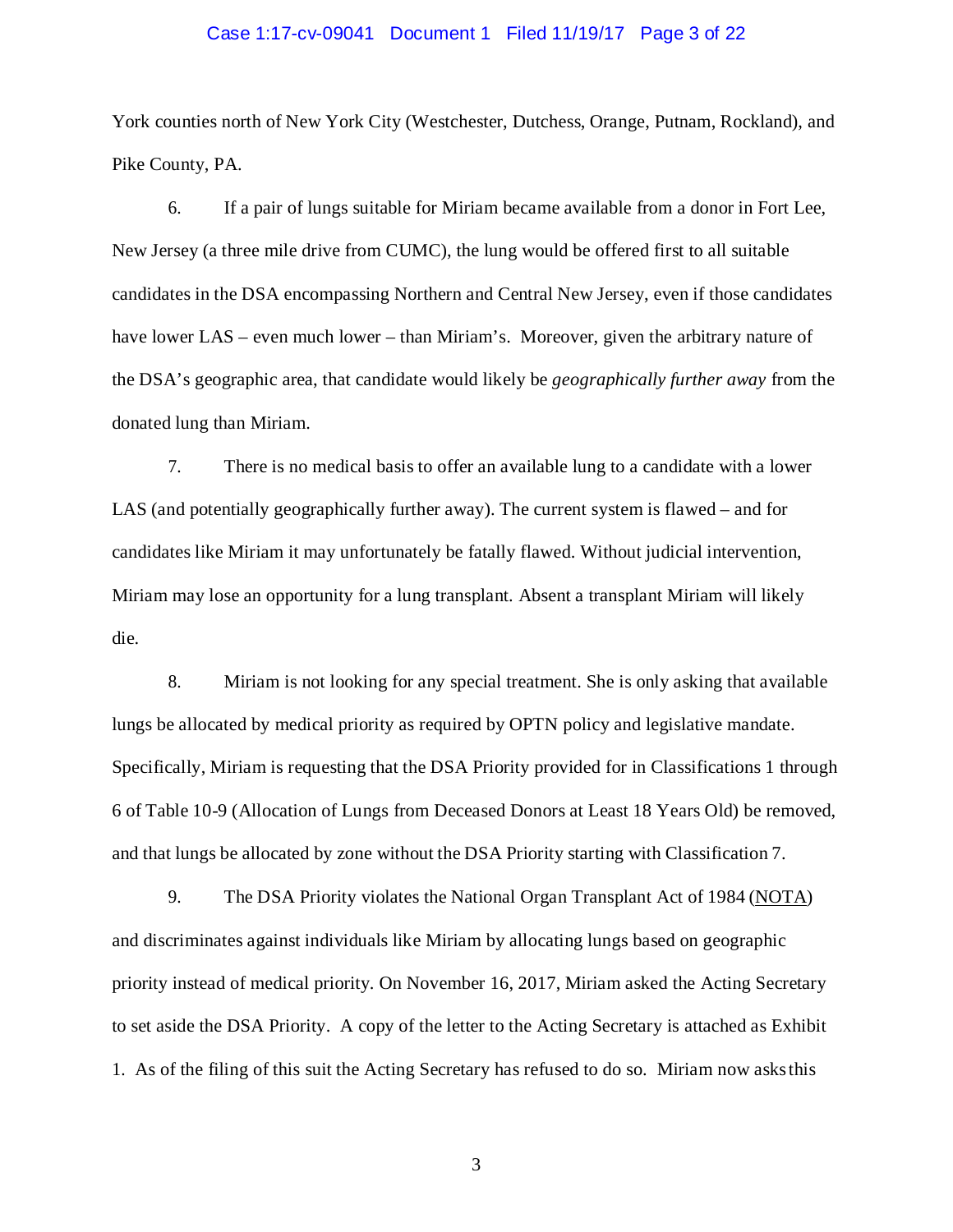#### Case 1:17-cv-09041 Document 1 Filed 11/19/17 Page 4 of 22

Court to enter a temporary restraining order and preliminary and permanent injunctions, to the extent necessary, to enjoin the Acting Secretary and the OPTN (which is under HHS's authority and control) from applying the DSA Priority to Miriam's detriment. This would allow Miriam to be treated fairly and for lungs to be allocated based on medical priority. Setting aside the DSA Priority would make more lungs available for high-priority candidates like Miriam and greatly increase Miriam's chances of receiving a set of lungs. Setting aside the DSA Priority would have no adverse effect on the public or anyone else.

10. Emergency relief is warranted because lungs donor lungs must be transplanted within hours and if Miriam does not soon receive a set of donated lungs she will die.

#### **PARTIES, VENUE AND JURISDICTION**

11. Plaintiff Miriam Holman is a resident of New York and currently resides in the intensive care unit at Columbia University Medical Center on West 168th Street, New York,NY 10032.

12. Defendant Eric Hargan is the Acting Secretary of the United States Department of Health and Human Services, located at 200 Independence Ave., S.W., Washington, DC 20201. Defendant Hargan is sued in his official capacity.

13. This action arises under the National Organ Transplant Act, 42 U.S.C. § 274, *et seq.*, the Administrative Procedure Act (APA), 5 U.S.C. § 551 *et seq.,* Federal Regulations 42 C.F.R. part 121, *et seq.,* and the Due Process Clause of the Fifth Amendment to the United States Constitution.

14. Jurisdiction is present under 28 U.S.C. § 1331 because the "district courts have original jurisdiction of all civil actions arising under the Constitution, laws, or treaties of the United States."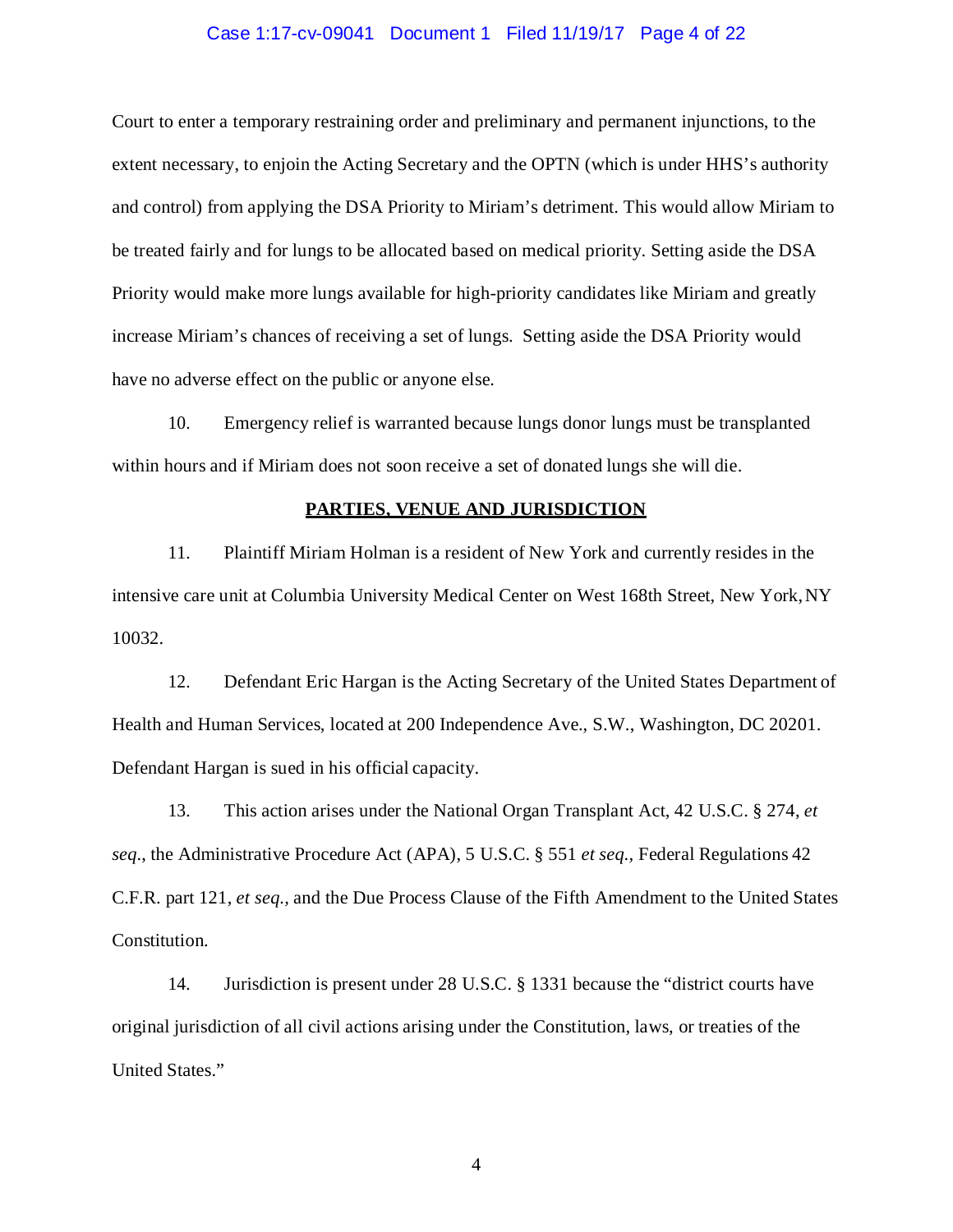#### Case 1:17-cv-09041 Document 1 Filed 11/19/17 Page 5 of 22

15. Jurisdiction is also present under the APA, which authorizes a court to "compel agency action unlawfully withheld or unreasonably delayed," 5 U.S.C. § 706(1); authorizes a court to "set aside agency action, findings, and conclusions of law found to be . . . arbitrary, capricious, an abuse of discretion, or otherwise not in accordance with law" or "without observance of procedure required by law," *id* § 706(2); and provides a right to judicial review of "final agency action for which there is no other adequate remedy in a court," *id.* § 704.

16. This Court has authority to issue a declaratory judgment and injunctive relief pursuant to 28 U.S.C. §§ 2201-2202.

17. Venue is proper before this Court pursuant to 28 U.S.C. § 1391(e)(1) because plaintiff currently resides in this district, there is no real property involved in the action, and defendants are officers or employees of the United States or agencies thereof and acting in their official capacities.

#### **BACKGROUND**

#### **A. HHS Is Responsible For the United States' Organ Transplant Network**

18. HHS is responsible for managing the United States' organ donation and transplant network. HHS contracts administration of the OPTN to UNOS. OPTN has developed and published organ transplant policies. The complete OPTN policy is available on the OPTN website – https://optn.transplant.hrsa.gov. The specific policy at issue in Miriam's case is Policy 10.4.C., entitled "Allocation of Lungs from Deceased Donors at Least 18 Years of Age." Policy 10.4.C. is attached to Exhibit 1.

19. NOTA created the OPTN (42 U.S.C. § 274). NOTA requires that the Secretary establish and operate the OPTN in accordance with the requirements of NOTA. Pursuant to NOTA, HHS has promulgated regulations that govern the OPTN (42 C.F.R § 121). These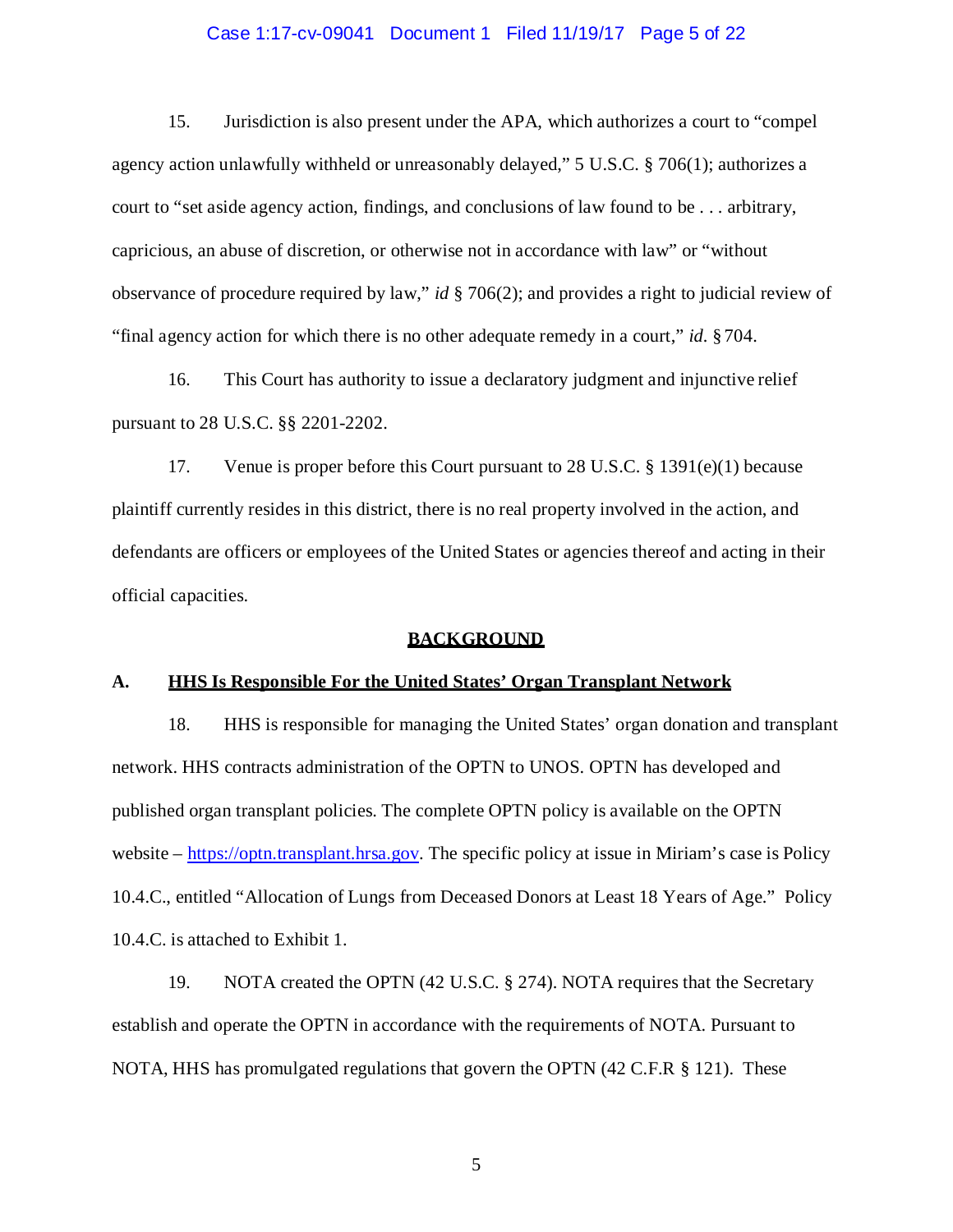# Case 1:17-cv-09041 Document 1 Filed 11/19/17 Page 6 of 22

regulations provide, among other things, that OPTN's Board of Directors shall be responsible for

developing policies for the operation of the OPTN, including "[p]olicies for the equitable

allocation of cadaveric organs in accordance with  $\S 121.8$ ." 42 C.F.R.  $\S 121.4(a)(1)$ .

- 20. Specifically, 42 C.F.R. § 121.8(a) provides asfollows:
- (a) *Policy development.* The Board of Directors established under § 121.3 shall develop, in accordance with the policy development process described in § 121.4, policies for the equitable allocation of cadaveric organs among potential recipients. Such allocation policies:
	- **(1) Shall be based on sound medical judgment;**
	- **(2) Shall seek to achieve the best use of donated organs;**
	- **(3)** Shall preserve the ability of a transplant program to decline an offer of an organ or not to use the organ for the potential recipient in accordance with  $§ 121.7(b)(4)(d)$  and (e);
	- **(4)** Shall be specific for each organ type or combination of organ types to be transplanted into a transplant candidate;
	- **(5)** Shall be designed to avoid wasting organs, to avoid futile transplants, to promote patient access to transplantation, and to promote the efficient management of organ placement;
	- **(6)** Shall be reviewed periodically and revised as appropriate;
	- **(7)** Shall include appropriate procedures to promote and review compliance including, to the extent appropriate, prospective and retrospective reviews of each transplant program's application of the policies to patients listed or proposed to be listed at the program; and
	- **(8) Shall not be based on the candidate's place of residence or place of listing, except to the extent required by paragraphs (a)(1)-(5) of this section.**

42 C.F.R. §121.8(a) (emphasis added).

# **B. The Final Rule**

21. Before the passage of 42 C.F.R § 121 (Final Rule), organs donated in the United

States were largely distributed locally or regionally. As a result, donated organs often went to

local patients who needed them less urgently than a patient outside the region. The local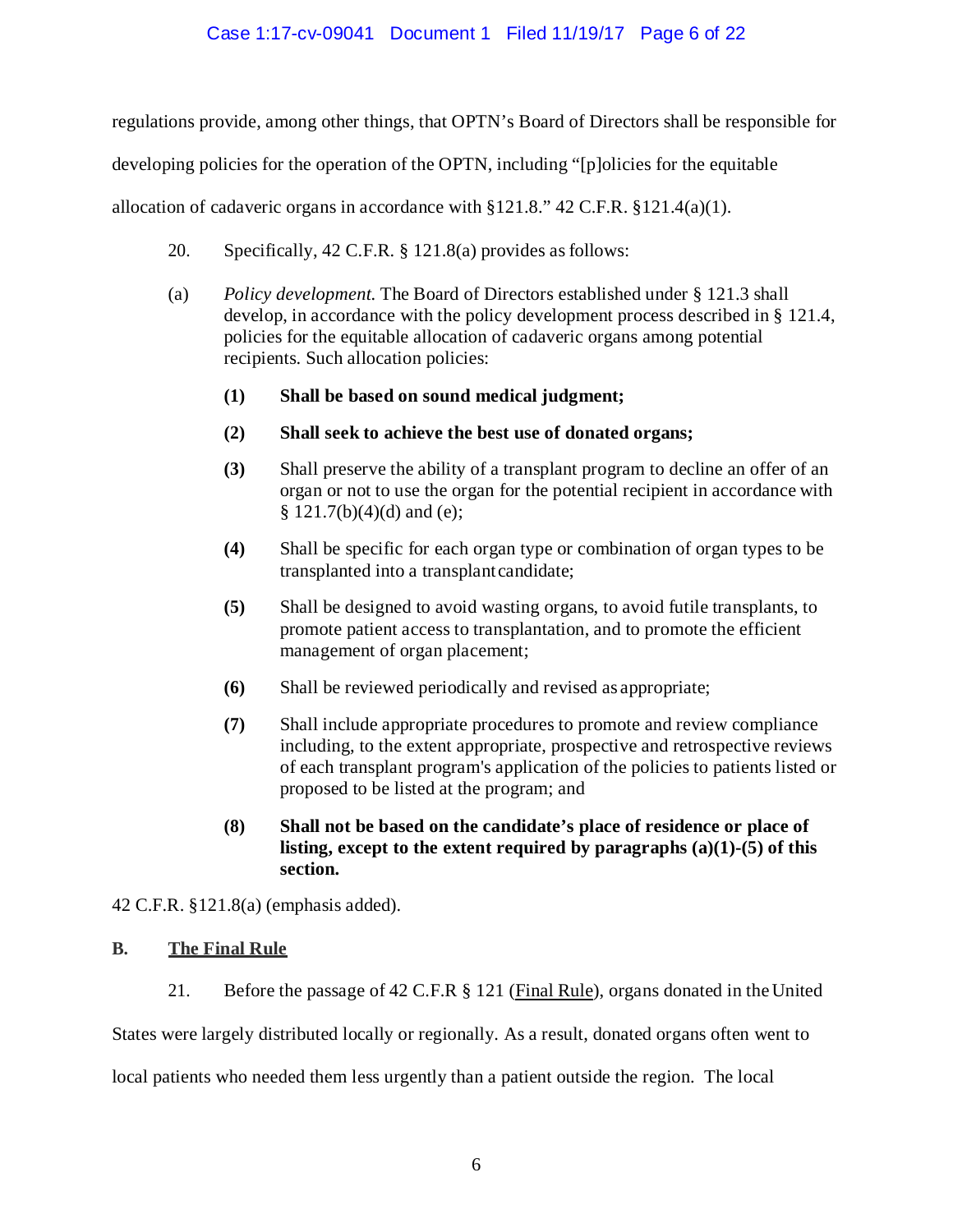# Case 1:17-cv-09041 Document 1 Filed 11/19/17 Page 7 of 22

allocation of organs resulted in a discrepancy between the availability of organs in states with larger donor banks and those with smaller donor banks.

22. In 1998, HHS Secretary Donna Shalala issued a Final Rule designed to distribute organs more equitably by replacing the local allocation system with a national one. The goal of the Final Rule, which was eventually implemented into law, is to allocate organs based on medical priority over as broad a geographic area as feasible. A copy of the Final Rule is attached as Exhibit 2.

23. The Final Rule recognized that "[h]uman organs that are donated for transplantation are a public trust. These regulations are intended to ensure that donated organs are equitably allocated among all patients, with priority to those most in need in accordance with sound medical judgment." Final Rule at 16298. Consistent with this principle, the Final Rule quoted a Report of the Task Force on Organ Transplantation, recognizing that "[o]rgans and tissues ought to be distributed on the basis of objective priority criteria, and not on the basis of accidents of geography." *Id*.

24. The Final Rule identified several principles that should govern OPTNpolicy. One of these principles is the equitable allocation of organs, which is described in the Final Rules as follows (*id.* at 16296-7):

Equitable Allocation—The OPTN is required to develop equitable allocation policies that provide organs to those with the greatest medical urgency, in accordance with sound medical judgment. This increases the likelihood of patients obtaining matching organs, and gives all patients equal chances to obtain organs compared to other patients of equal medical status, wherever they live or list.

By requiring common criteria for listing eligibility and medical status, and by requiring that organs be directed so asto equalize waiting times, especially for those with greatest medical need, this rule is designed to provide patients awaiting transplants with equal access to organs and to provide organs to sickest patients first, consistent with sound medical judgment. While present OPTN policies give weight to medical need, the ''local first'' practice thwarts organ allocation over a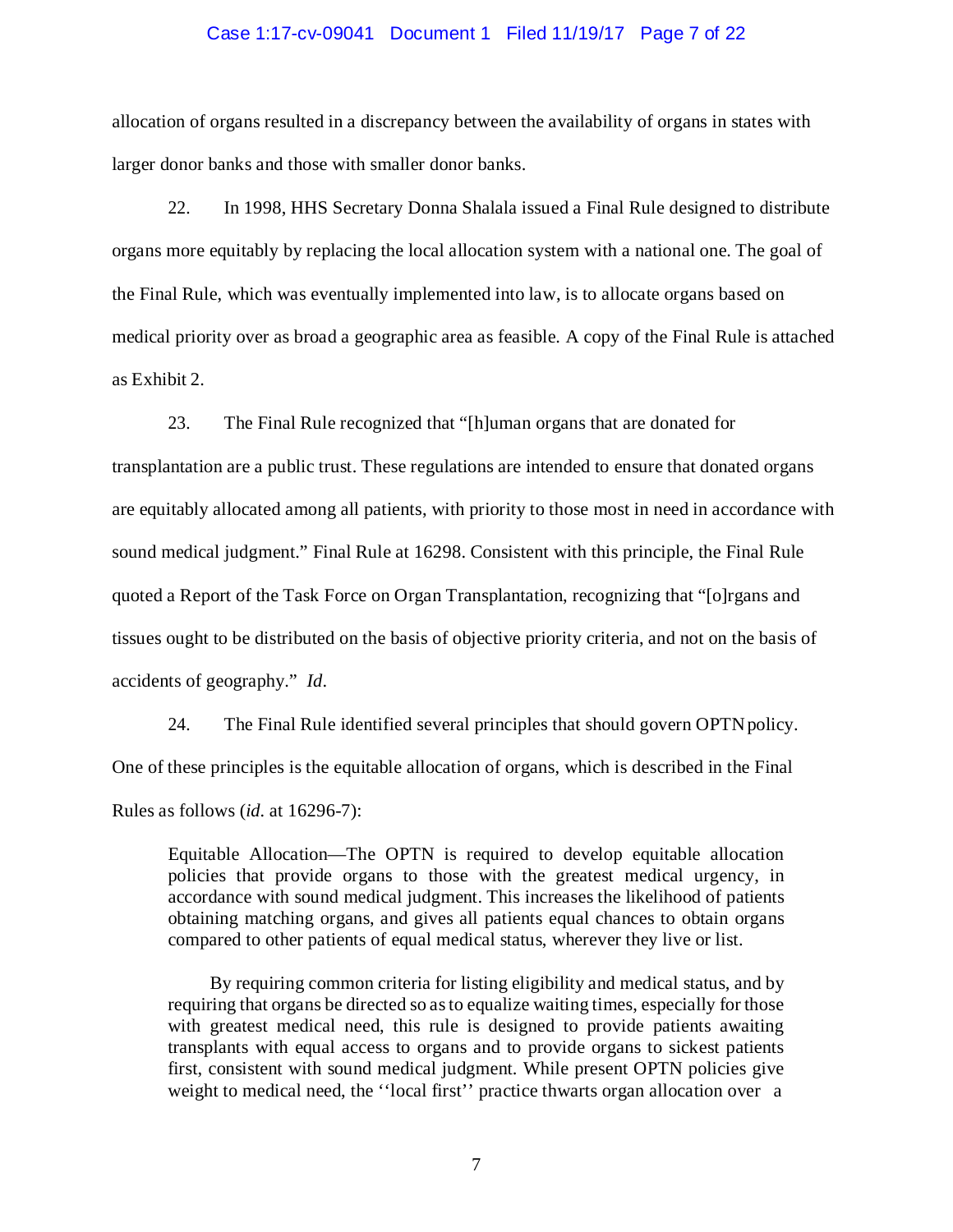broad area and thus prevents medical need from being the dominant factor in allocation decisions.

Under the provisions ofthisrule, it isintended that **the area where a person lives or the transplant center where he or she is listed will not be primary factors in how quickly he or she receives a transplant. Instead, organs will be allocated according to objective standards of medical status and need**. In this way, suitable organs will reach patients with the greatest medical need, both when they are procured locally and when they are procured outside the listed patients' areas. This objective reflects the views of many commenters on the proposed regulations, as well as the finding of the American Medical Association in its Code of Medical Ethics: **"Organs should be considered a national, rather than a local or regional resource. Geographical priorities in the allocation of organs should be prohibited except when transportation of organs would threaten their suitability for transplantation."** (emphasis added)

25. NOTA and regulations promulgated thereunder require that OPTN policies for

organ allocation be equitable, that they provide for organ allocation based on medical priority,

and that they *not* base organ allocation on a candidate's place of residence orlisting.

# **C. OPTN's Lung Allocation System**

26. OPTN's policies for allocation of donated lungs are set forth in OPTN Policy 10

(Allocation of Lungs). Policy 10.1 (Priorities and Score Assignments for Lung Candidates)

provides that lung candidates 12 years or older "use a Lung Allocation Score (LAS) to determine

lung allocation, as well as geography and blood type." Policy 10.4.C. (Allocation of Lungs from

Deceased Donors at Least 18 Years Old) governs the allocations of adult lungs.

27. The Lung Allocation System is described in UNOS literature (attached as Exhibit

3) as follows:

Every lung transplant candidate age 12 and older receives an individualized lung allocation score []. The lung allocation score is an important factor in determining priority for receiving a lung transplant when a donor lung becomes available. The lung allocation system determines the order of everyone awaiting a lung transplant by their lung allocation score, blood type, and the distance between the candidates and the hospital where the lung donor is located. ...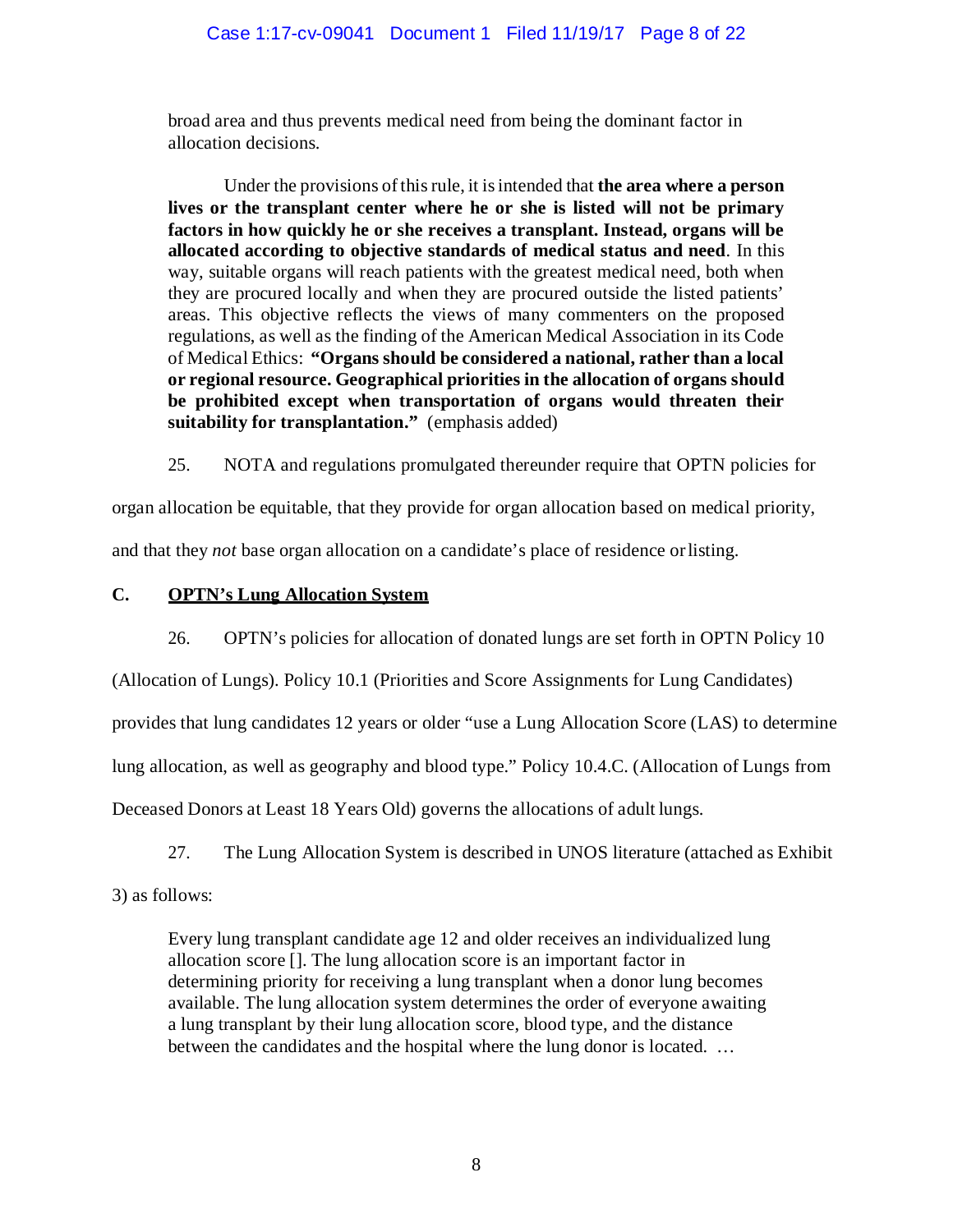The lung allocation system uses medical information about each lung transplant candidate. This information includes lab values, test results, and disease diagnosis. This medical information is used to calculate a lung allocation score from 0 to 100 for each transplant candidate. The lung allocation score estimates the severity of each candidates' illness and his or her chance of success following a lung transplant. All candidates are placed in order for compatible lung offers according to their score: a candidate with a higher lung allocation score will receive higher priority for a lung offer when a compatible lung becomes available in the same geographic zone.

28. OPTN Policy 10.4.C. and Table 10-9 sets forth a 36 tier ranking system for lung

candidates as follows:

#### $10.4<sub>c</sub>$ Allocation of Lungs from Deceased Donors at Least 18 Years Old

Single and double lungs from deceased donors at least 18 years old are allocated according to Table 10-9 below.

| <b>Classification</b> | <b>Candidates that are</b><br>included within the: | And are:                                                                                                                                                                                                                                                               |
|-----------------------|----------------------------------------------------|------------------------------------------------------------------------------------------------------------------------------------------------------------------------------------------------------------------------------------------------------------------------|
| 1                     | OPO's DSA                                          | At least 12 years old, blood type identical to<br>the donor                                                                                                                                                                                                            |
| $\overline{2}$        | OPO's DSA                                          | At least 12 years old, blood type compatible<br>with the donor                                                                                                                                                                                                         |
| 3                     | OPO's DSA                                          | Priority 1 and one of the following:<br>• Less than 12 years old and blood type<br>identical to the donor<br>• Less than 1 year old and blood type<br>compatible with the donor<br>• Less than 1 year old and eligible for<br>intended blood group incompatible offers |
| 4                     | OPO's DSA                                          | Priority 1 and one of the following:<br>• At least 1 year old and blood type<br>compatible with the donor<br>• At least 1 year old and eligible for intended<br>blood group incompatible offers                                                                        |
| 5                     | <b>OPO's DSA</b>                                   | Priority 2, blood type identical to the donor                                                                                                                                                                                                                          |
| 6                     | OPO's DSA                                          | Priority 2, blood type compatible with the<br>donor                                                                                                                                                                                                                    |
| $\overline{7}$        | Zone A                                             | At least 12 years old, blood type identical to<br>the donor                                                                                                                                                                                                            |
| 8                     | Zone A                                             | At least 12 years old, blood type compatible<br>with the donor                                                                                                                                                                                                         |
| 9                     | Zone A                                             | Priority 1 and one of the following:                                                                                                                                                                                                                                   |

Table 10-9: Allocation of Lungs from Deceased Donors at Least 18 Years Old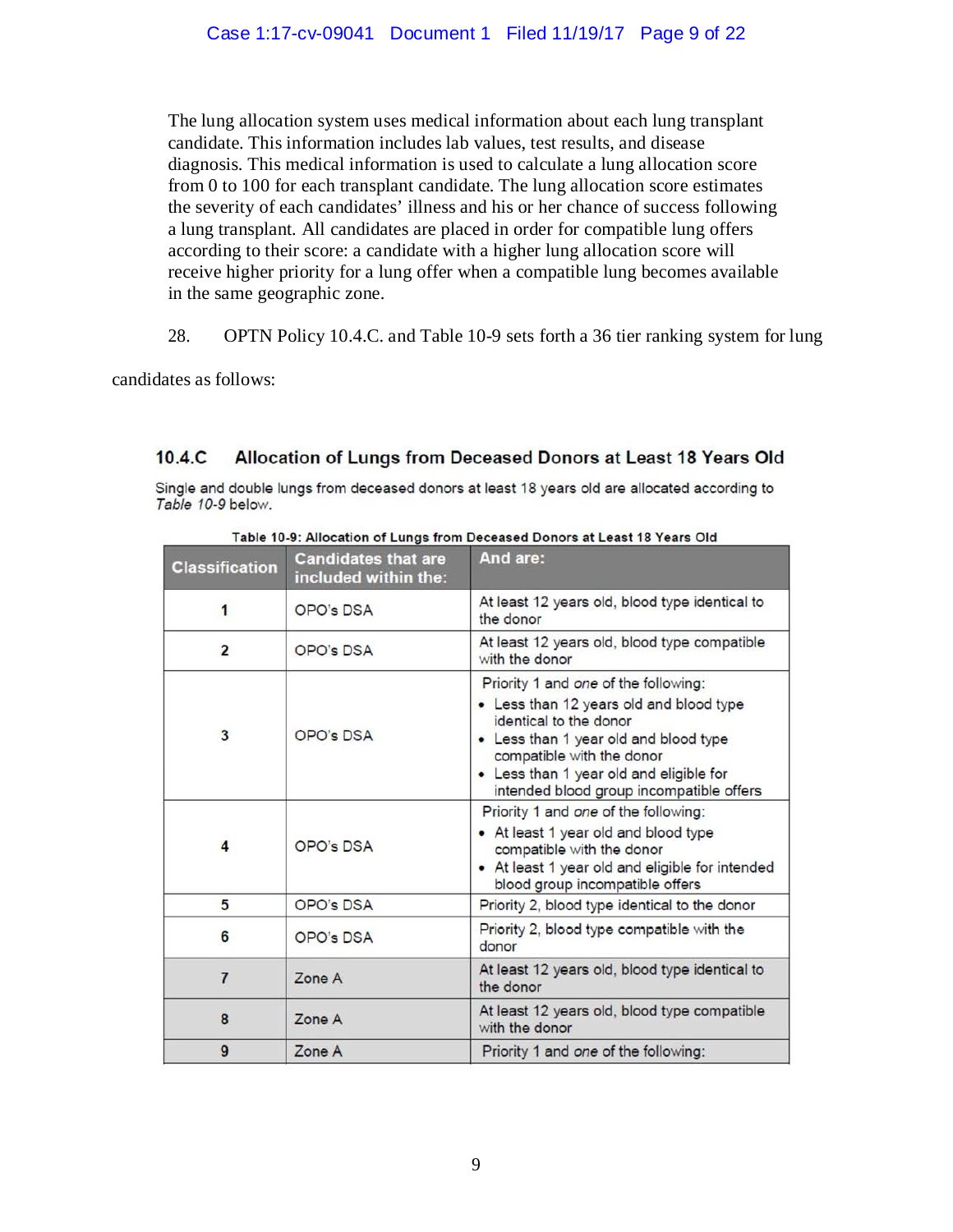# Case 1:17-cv-09041 Document 1 Filed 11/19/17 Page 10 of 22

| <b>Classification</b> | <b>Candidates that are</b><br>included within the: | And are:                                                                                                                                                                                                                                                               |
|-----------------------|----------------------------------------------------|------------------------------------------------------------------------------------------------------------------------------------------------------------------------------------------------------------------------------------------------------------------------|
|                       |                                                    | • Less than 12 years old and blood type<br>identical to the donor<br>• Less than 1 year old and blood type<br>compatible with the donor<br>• Less than 1 year old and eligible for<br>intended blood group incompatible offers                                         |
| 10                    | Zone A                                             | Priority 1 and one of the following:<br>• At least 1 year old and blood type<br>compatible with the donor<br>• At least 1 year old and eligible for intended<br>blood group incompatible offers                                                                        |
| 11                    | Zone A                                             | Priority 2, blood type identical to the donor                                                                                                                                                                                                                          |
| 12                    | Zone A                                             | Priority 2, blood type compatible with the<br>donor                                                                                                                                                                                                                    |
| 13                    | Zone B                                             | At least 12 years old, blood type identical to<br>the donor                                                                                                                                                                                                            |
| 14                    | Zone B                                             | At least 12 years old, blood type compatible<br>with the donor                                                                                                                                                                                                         |
| 15                    | Zone B                                             | Priority 1 and one of the following:<br>• Less than 12 years old and blood type<br>identical to the donor<br>• Less than 1 year old and blood type<br>compatible with the donor<br>• Less than 1 year old and eligible for<br>intended blood group incompatible offers |
| 16                    | Zone B                                             | Priority 1 and one of the following:<br>• At least 1 year old and blood type<br>compatible with the donor<br>• At least 1 year old and eligible for intended<br>blood group incompatible offers                                                                        |
| 17                    | Zone B                                             | Priority 2, blood type identical to the donor                                                                                                                                                                                                                          |
| 18                    | Zone B                                             | Priority 2, blood type compatible with the<br>donor                                                                                                                                                                                                                    |
| 19                    | Zone C                                             | At least 12 years old, blood type identical to<br>the donor                                                                                                                                                                                                            |
| 20                    | Zone C                                             | At least 12 years old, blood type compatible<br>with the donor                                                                                                                                                                                                         |
| 21                    | Zone C                                             | Priority 1 and one of the following:<br>. Less than 12 years old and blood type<br>identical to the donor<br>• Less than 1 year old and blood type<br>compatible with the donor<br>• Less than 1 year old and eligible for<br>intended blood group incompatible offers |
| 22                    | Zone C                                             | Priority 1 and one of the following:<br>• At least 1 year old and blood type<br>compatible with the donor                                                                                                                                                              |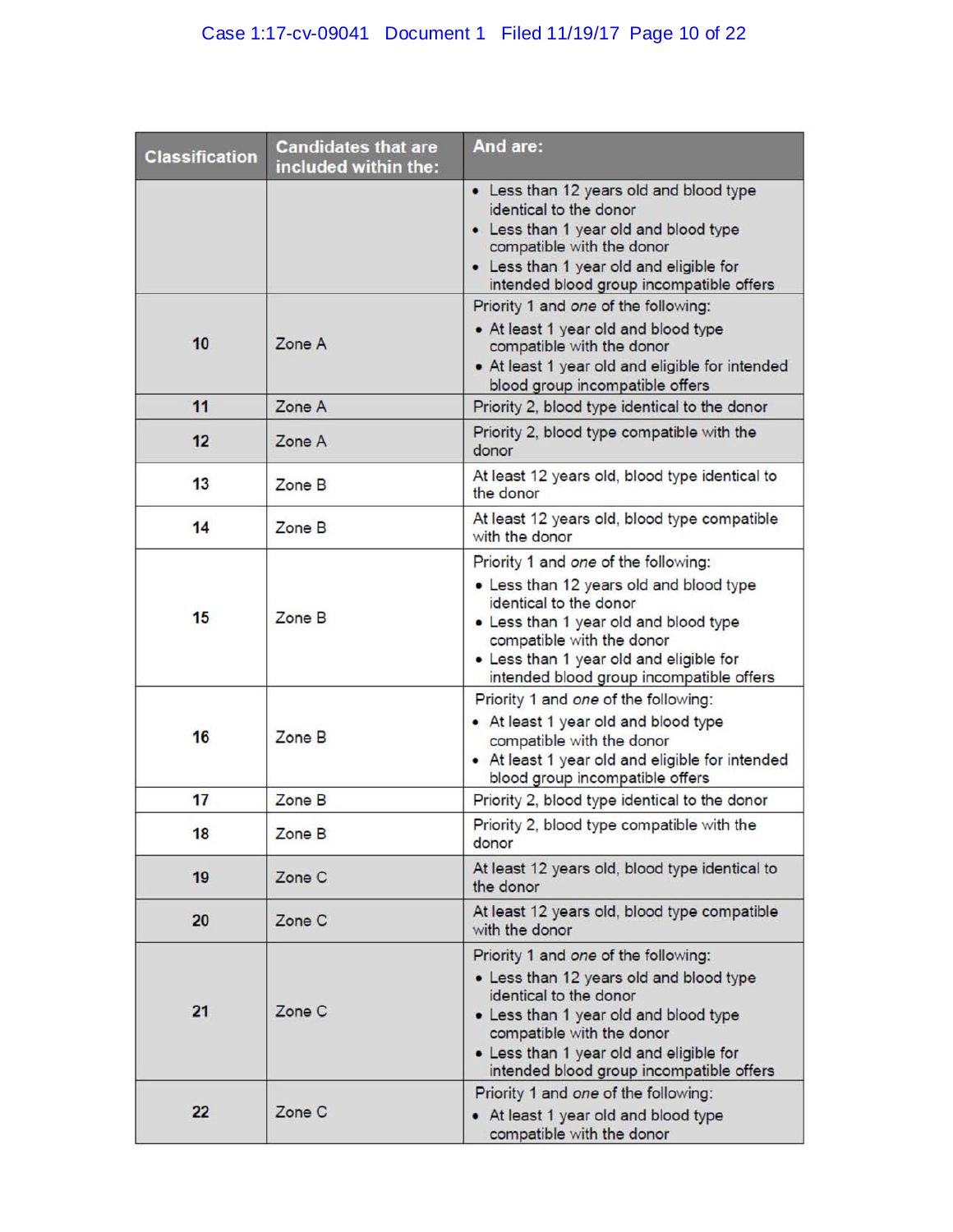# Case 1:17-cv-09041 Document 1 Filed 11/19/17 Page 11 of 22

| <b>Classification</b> | <b>Candidates that are</b><br>included within the: | And are:                                                                                                                                                                                                                                                               |
|-----------------------|----------------------------------------------------|------------------------------------------------------------------------------------------------------------------------------------------------------------------------------------------------------------------------------------------------------------------------|
|                       |                                                    | • At least 1 year old and eligible for intended<br>blood group incompatible offers                                                                                                                                                                                     |
| 23                    | Zone C                                             | Priority 2, blood type identical to the donor                                                                                                                                                                                                                          |
| 24                    | Zone C                                             | Priority 2, blood type compatible with the<br>donor                                                                                                                                                                                                                    |
| 25                    | Zone D                                             | At least 12 years old, blood type identical to<br>the donor                                                                                                                                                                                                            |
| 26                    | Zone D                                             | At least 12 years old, blood type compatible<br>with the donor                                                                                                                                                                                                         |
| 27                    | Zone D                                             | Priority 1 and one of the following:<br>• Less than 12 years old and blood type<br>identical to the donor<br>• Less than 1 year old and blood type<br>compatible with the donor<br>• Less than 1 year old and eligible for<br>intended blood group incompatible offers |
| 28                    | Zone D                                             | Priority 1 and one of the following:<br>• At least 1 year old and blood type<br>compatible with the donor<br>• At least 1 year old and eligible for intended<br>blood group incompatible offers                                                                        |
| 29                    | Zone D                                             | Priority 2, blood type identical to the donor                                                                                                                                                                                                                          |
| 30                    | Zone D                                             | Priority 2, blood type compatible with the<br>donor                                                                                                                                                                                                                    |
| 31                    | Zone E                                             | At least 12 years old, blood type identical to<br>the donor                                                                                                                                                                                                            |
| 32                    | Zone E                                             | At least 12 years old, blood type compatible<br>with the donor                                                                                                                                                                                                         |
| 33                    | Zone E                                             | Priority 1 and one of the following:<br>• Less than 12 years old and blood type<br>identical to the donor<br>• Less than 1 year old and blood type<br>compatible with the donor<br>• Less than 1 year old and eligible for<br>intended blood group incompatible offers |
| 34                    | Zone E                                             | Priority 1 and one of the following:<br>• At least 1 year old and blood type<br>compatible with the donor<br>• At least 1 year old and eligible for intended<br>blood group incompatible offers                                                                        |
| 35                    | Zone E                                             | Priority 2, blood type identical to the donor                                                                                                                                                                                                                          |
| 36                    | Zone E                                             | Priority 2, blood type compatible with the<br>donor                                                                                                                                                                                                                    |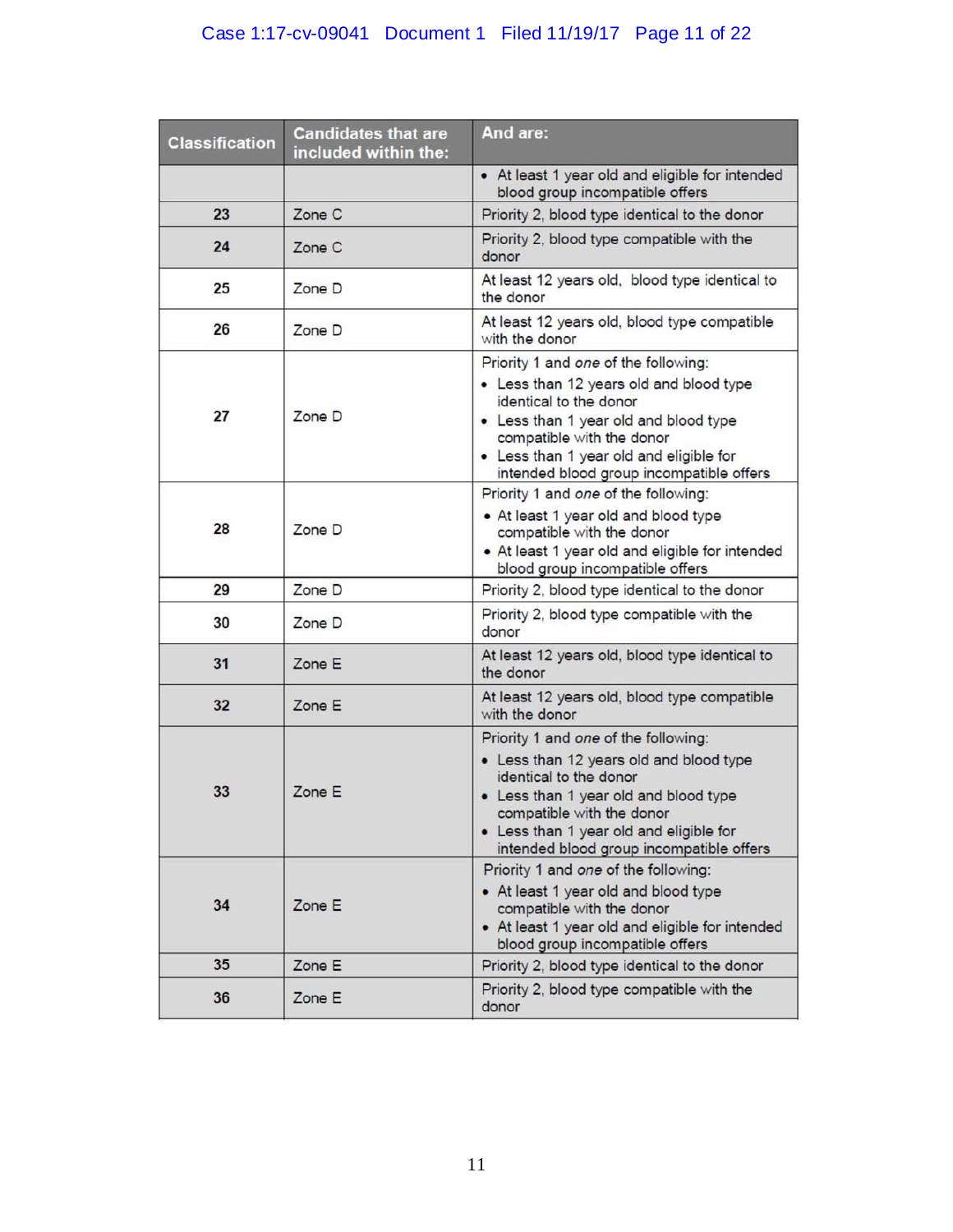#### Case 1:17-cv-09041 Document 1 Filed 11/19/17 Page 12 of 22

29. Classifications 1 through 6 are geographic rankings that take priority over any medical rankings. By implementing classifications 1 through 6, OPTN policy imposes the DSA Priority to limit the availability of lungs by geography based on the candidate's place of residence or place of listing. The DSA Priority requires lungs to first be offered to candidates within the donor's donation service area (DSA) without any consideration for medical priority or the viability of the lung.

### **D. The OPO and DSA System**

30. An OPO is an organization authorized by the Centers for Medicare and Medicaid Services, under § 1138(b) of the Social Security Act, to procure organs for transplantation. There are currently 58 OPOs in the United States. Each OPO has its own donation service area, or DSA. Some states have one OPO but many states like California and New York have as many as five OPOs.

31. CUMC is within the DSA of OPO LiveOnNY (OPO Code: NYRT) which serves New York City (Manhattan, Brooklyn, Queens, the Bronx, and Staten Island), Long Island (Nassau and Suffolk counties), five New York counties north of New York City (Westchester, Dutchess, Orange, Putnam, Rockland), and Pike County, PA. In 2016, there were 67 lungs recovered for transplant within LiveOnNY's DSA. *See* Exhibit 4 at 14. In 2015, there were 57 lungs recovered for transplant and 27 in 2014. *See* Exhibits 5 and 6 at 14. Lungs from the LiveOnNY DSA were transported all over eastern portion of the U.S. as far as Tampa, FL. *See*  Exhibit 5 at 24.

32. Within 500 miles of CUMC there are an additional 14 OPOs. Within 1,000 miles of CUMC, there are 31 additional OPO as follows: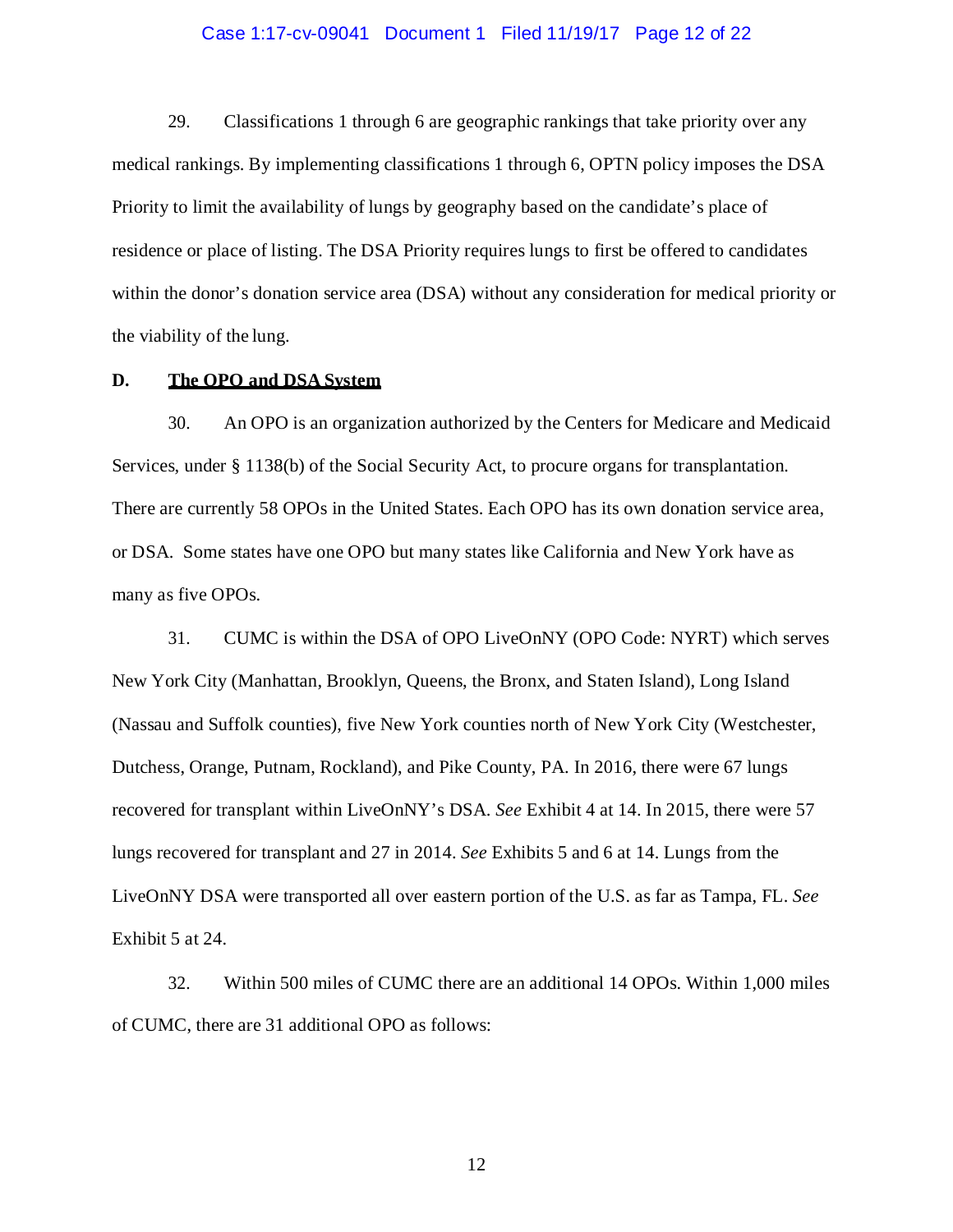# Case 1:17-cv-09041 Document 1 Filed 11/19/17 Page 13 of 22

|                                                 |                    | <b>Distance</b> |
|-------------------------------------------------|--------------------|-----------------|
| <b>OPO</b> Name                                 | City               | from CUMC       |
| LiveonNY                                        | New York, NY       | 2 miles         |
| New Jersey Organ and Tissue Sharing Network     | New Providence, NJ | 24 miles        |
| Gift of Life Donor Program                      | Philadelphia, PA   | 84 miles        |
| <b>Life Choices Donor Services</b>              | Bloomfield, CT     | 99 miles        |
| <b>Center for Donation and Transplant</b>       | Albany, NY         | 131 miles       |
| The Living Legacy Foundation of Maryland        | Baltimore, MD      | 178 miles       |
| New England Organ Bank                          | Waltham, MA        | 218 miles       |
| <b>Washington Regional Transplant Community</b> | Annandale, VA      | 218 miles       |
| <b>Finger Lakes Donor Recovery Network</b>      | Rochester, NY      | 247 miles       |
| Upstate New York Transplant Services Inc.       | Buffalo, NY        | 291 miles       |
| Lifenet Health                                  | Virginia Beach, VA | 299 miles       |
| Center for Organ Recovery and Education         | Pittsburgh, PA     | 310 miles       |
| LifeBanc                                        | Cleveland, OH      | 394 miles       |
| <b>Carolina Donor Services</b>                  | Greenville, NC     | 404 miles       |
| Lifeline of Ohio                                | Columbus, OH       | 480 miles       |
| Life Connection of Ohio                         | Maumee, OH         | 508 miles       |
| Gift of Life Michigan                           | Ann Arbor, MI      | 515 miles       |
| Lifeshare of the Carolinas                      | Charlotte, NC      | 539 miles       |
| LifeCenter Organ Donor Network                  | Cincinnati, OH     | 569 miles       |
| LifePoint                                       | Charleston, SC     | 642 miles       |
| Kentucky Organ Donor Affiliates                 | Louisville, KY     | 643 miles       |
| <b>Indiana Donor Network</b>                    | Indianapolis, IN   | 649 miles       |
| Lifelink of Georgia                             | Norcross, GA       | 732 miles       |
| Gift of Hope Organ & Tissue Donor Network       | Itasca, IL         | 734 miles       |
| <b>Wisconsin Donor Network</b>                  | Milwaukee, WI      | 738 miles       |
| <b>Tennessee Donor Services</b>                 | Nashville, TN      | 763 miles       |
| UW Health Organ and Tissue Donation             | Madison, WI        | 811 miles       |
| Alabama Organ Center                            | Birmingham, AL     | 865 miles       |
| Mid-America Transplant Services                 | St. Louis, MO      | 878 miles       |
| LifeQuest Organ Recovery Services               | Gainesville, FL    | 901 miles       |
| <b>Iowa Donor Network</b>                       | Noth Liberty, IA   | 918 miles       |
| Translife                                       | Winter Park, FL    | 941 miles       |
| Mid-South Transplant Foundation                 | Cordova, TN        | 945 miles       |

33. The OPTN and Scientific Registry of Transplant Recipients (SRTR) publishes data on the organ availability by OPO. SRTR data for 2016 shows the following number of lungs available within the southeastern New York DSA and the respective radii of Zone A and Zone B for a candidate listed for transplant in New York City: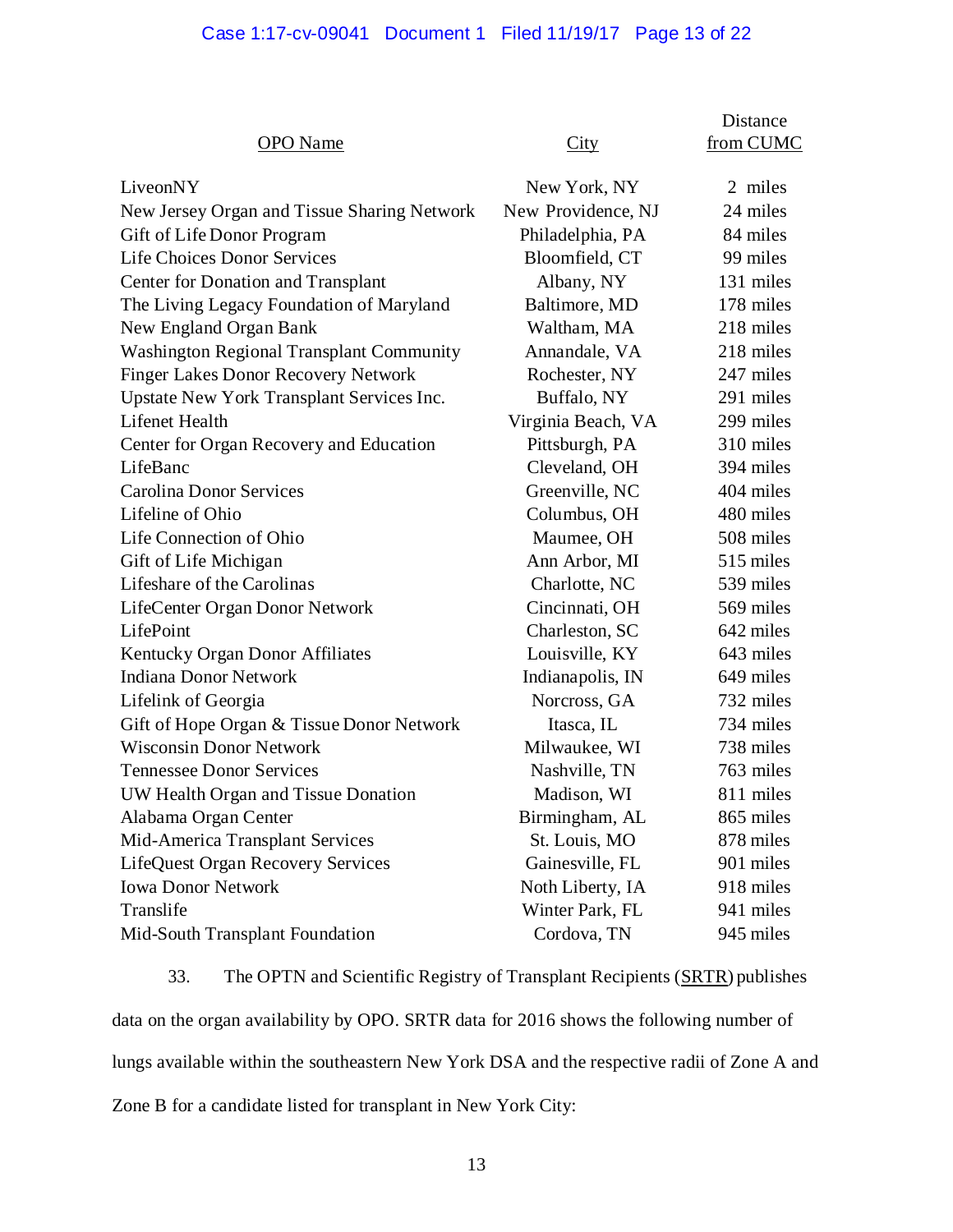#### Case 1:17-cv-09041 Document 1 Filed 11/19/17 Page 14 of 22

|                                    | Lungs Recovered For |  |
|------------------------------------|---------------------|--|
|                                    | Transplant in 2016  |  |
| Local OPO / DSA                    |                     |  |
| OPOs within Zone A (500 miles)     | 1,121               |  |
| OPOs within Zone B $(1,000$ miles) | 2,457               |  |
| All 58 OPOs                        | 4.340               |  |

#### **E. Discriminatory Operation of the DSA Priority**

34. The DSA Priority contradicts the fundamental objective of OPTN policy, namely, to allocate organs by medical priority – not by where the candidate happens to live or is listed.

35. Under the current system, if a lung is accepted for a candidate within the local DSA, it is never offered to a candidate in the broader reach of the organ even if that non-local DSA candidate has a greater medical need and stands to get greater benefit from transplant, *i.e.*, if that candidate has a higher LAS. Moreover, because of the arbitrary boundaries of DSAs, an available lung may not even be offered to the candidate closest to the donor hospital even if that candidate has a higher LAS. Instead of following such a patently illogical allocation priority rule, UNOS should make available to candidates with a recognized level of transplant need all medically compatible lungs that are donated within a logistically reasonable radius of her transplant hospital.

36. By eliminating the DSA Priority, more lungs would be made available to candidates. Using 2016 SRTR data, elimination of the DSA Priority would have made an additional 1,054 lungs available to candidates in CUMC – an increase of  $1,573\%$ .

37. Moreover, the DSA Priority has no correlation to organ viability. Indeed, the DSA Priority will often prioritize candidates further from the donor facility. The arbitrary nature of the DSA Priority leads to tragic, arbitrary, and absurd results. If a lung becomes available from a donor located mere miles away from Miriam in New Jersey or Connecticut, all suitable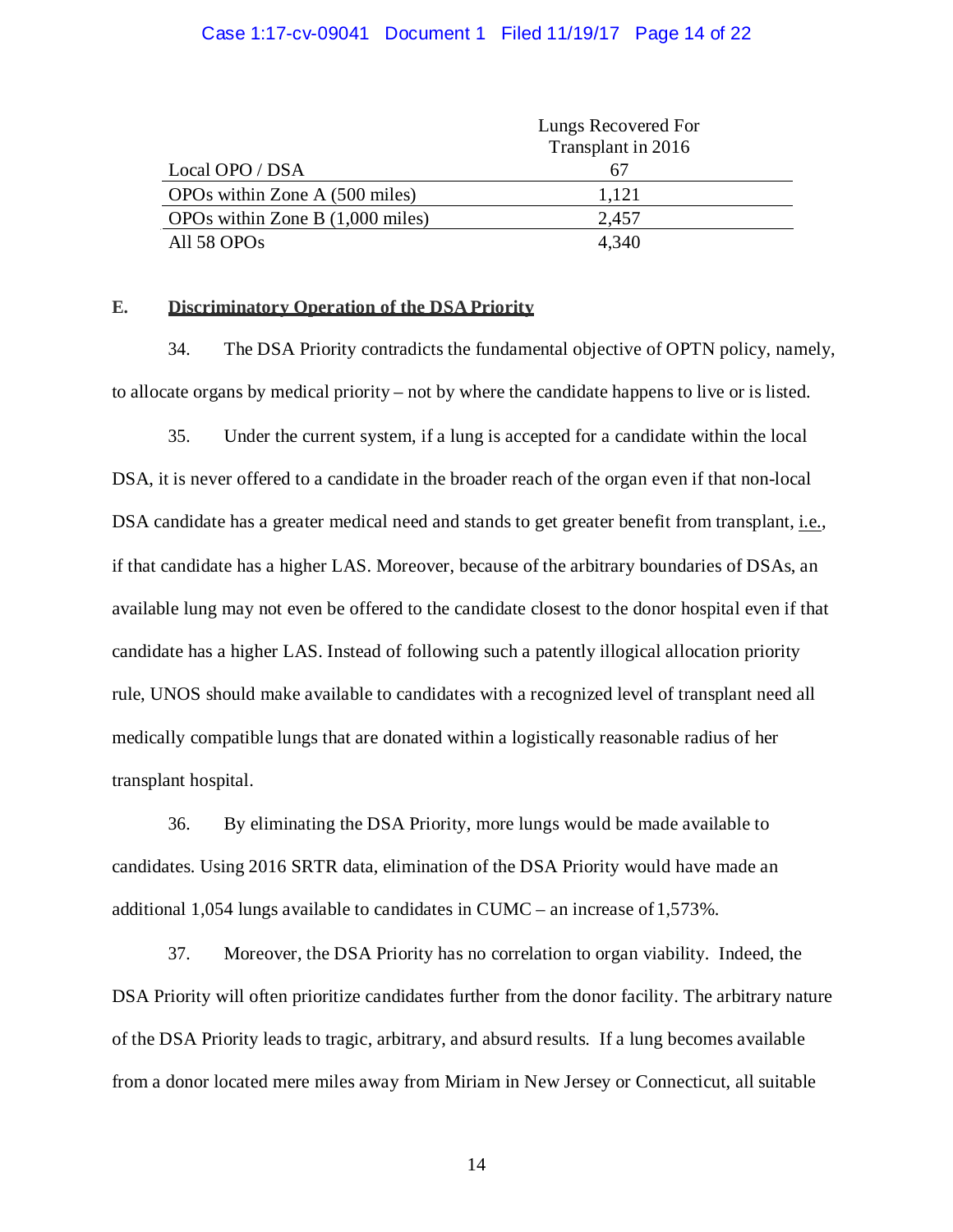#### Case 1:17-cv-09041 Document 1 Filed 11/19/17 Page 15 of 22

candidates in that donor's DSA will be prioritized to receive the lungs ahead of Miriam, even if those candidates' LAS are lower than hers and even if Miriam is geographically closest to the donated lung.

38. There is no legitimate justification for DSA Priority. At best, it appears to be based on the local OPO's administrative or political convenience. Neither of those interests provides an objectively legitimate basis for prioritizing the allocation of life-saving organs. Nor is administrative convenience or political convenience of OPOs recognized by HHS as a valid basis for deciding the OPTN's policies. *See* 42 C.F.R. § 121.4(a); 42 U.S.C. § 274(b)(2).

#### **F. Medical Studies Confirm the Inadequacy and Inequity of Providing DSA Priority**

39. The medical community has likewise recognized the fundamental flaws in DSA Priority. A study in the *Annals of Thoracic Surgery* published in 2013 (the 2013 Study) concluded that "the locally based lung allocation system results in a high frequency of events whereby an organ is allocated to a lower-priority candidate while an appropriately matched higher priority candidate exists regionally. This may result unnecessarily in the death of higher priority candidates, thus diminishing waiting list outcomes and the net benefit of transplantation." (Exhibit 7)

40. Specifically, the 2013 Study found that in the United States in 2009, 580 double lung transplants (DLT) were performed on candidates located in the same DSA as their respective donors – termed here a "locally allocated DLT." *Id*. at 1232 (2013 Study). Among those 580 locally allocated DLTs, there were 3,454 instances in which suitable DLT candidates in the same UNOS Region<sup>1</sup> as a DLT donor had an LAS higher than the candidate who actually

<sup>&</sup>lt;sup>1</sup> The 58 DSAs in the United States are divided into 11 UNOS Regions. The 2013 study compared allocation in UNOS Regions to allocation in DSAs because that data was readily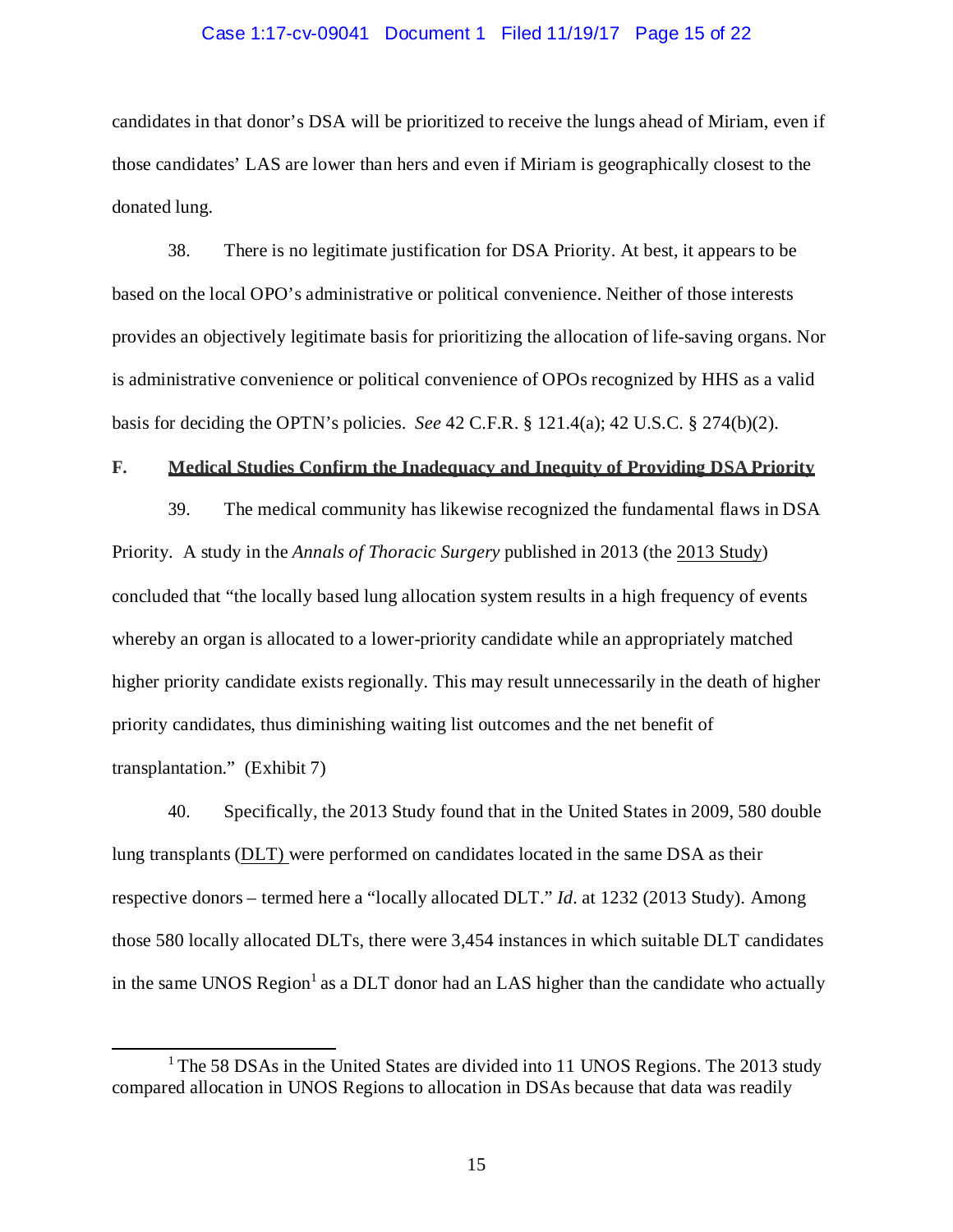#### Case 1:17-cv-09041 Document 1 Filed 11/19/17 Page 16 of 22

received the DLT. *Id.* The study termed such instances "events." *Id.* There was therefore an average of nearly six events for each locally allocated DLT performed in 2009. *Id.* at 1232-33. Put another way, there were on average six higher-scored suitable regional candidates available for each locally allocated DLT. Moreover, for 480 (82.8%) of the 580 locally allocated DLTs, there was at least one higher-scored candidate in the region waiting for a DLT. *Id.*

*41.* The same study came to the conclusion that: (i) 555 (16.1%) of the 3,454 events in 2009 involved a regional candidate who did not receive a transplant and ultimately died on the waiting list; and (ii) those 555 events affected 185 separate candidates who died without getting access to a potentially life-saving transplant. *Id.*

42. The findings of the 2013 Study have a troubling relationship with other observed waiting list outcomes. *Id.* Each year, hundreds of candidates for lung transplants die while on the waitlist. Exhibit 8 at 690 (2016 Study). According to a study published in 2016 in *Clinical Transplantation* (2016 Study), sixty percent of those candidates are high-priority candidates– those with an LAS greater than 75 – even though those high-priority candidates make up less than ten percent of total candidates on the waitlist. *Id.* (2016 Study at 690). The 2016 Study further found that "within the locally based lung allocation system, close to half of donor lungs go to patients with an LAS <50 and, in instances of broader geographical sharing, that proportion decreases." *Id.* (2016 Study at 688). Accordingly, the 2016 Study concluded that broader geographic allocation, which ending DSA Priority would accomplish, "may result in an increase in the proportion of high-priority candidates being transplanted." *See id.* (2016 Study at 690).

available. A study making the same comparison between intra-DSA allocation and, for example, allocation within Zone A or national allocation would almost certainly show a *higher* number of "events" as defined in the 2013 Study. (Exhibit 7 at 1234)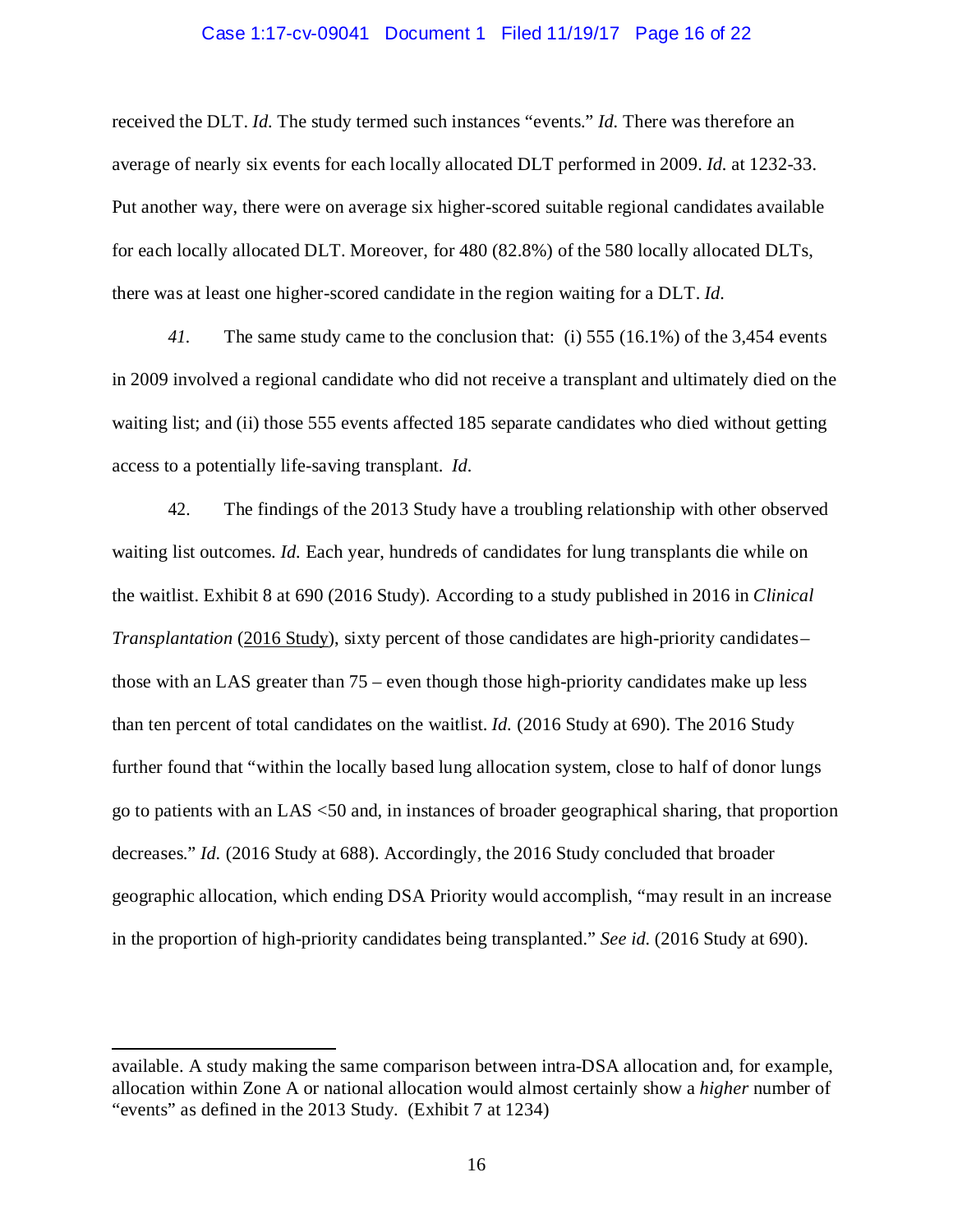#### Case 1:17-cv-09041 Document 1 Filed 11/19/17 Page 17 of 22

43. The studies confirm the necessity of ending any policy that prevents candidates with the highest LAS from receiving transplants. "[W]aiting list survival among patients with an LAS less than 50 is approximately 4 years; those with an LAS 50 to 74 is approximately six months; and those with an LAS 75+ is less than 30 days." Exhibit 7 at 1233 (2013 Study). As a result, and as the 2013 Study further notes, "low-priority candidates [i.e. those with lower LAS] rarely die while awaiting transplantation," and "less than 10% of candidates with an LAS less than 50 die on the waiting list." *Id.* Similarly, a separate study using data from between 2005 and 2009 showed that candidates who received lung transplants and had an LAS at or below 49 received little or no net survival benefit from transplantation. Exhibit 9 at 1274 (2011 Study); Exhibit 8 at 690 (2016 Study).

44. The results of the 2013 Study show that DSA Priority's limitation of the initial pool of lung transplant candidates to those in the donor's DSA distorts the allocation of donated lungs. In far too many cases, DSA Priority leads to fatal results while undermining the explicit goal of HHS and OPTN to distribute organs over as broad a geographic area as feasible to those candidates with the greatest medical urgency. *See* Exhibit 7 (2013Study).

45. Finally, because the DSA Priority effectively grants a right of first refusal to all suitable candidates within a donor's DSA, it follows that when a donor's lungs ultimately are offered outside the donor's DSA there is a greater likelihood that those lungs are damaged or less suitable for successful transplantation. Ending DSA Priority for lung allocation will therefore lead to allocation of higher-quality lungs to those with the highest LAS – those who, by definition, both have the most urgent medical need and stand to benefit the most from a transplant.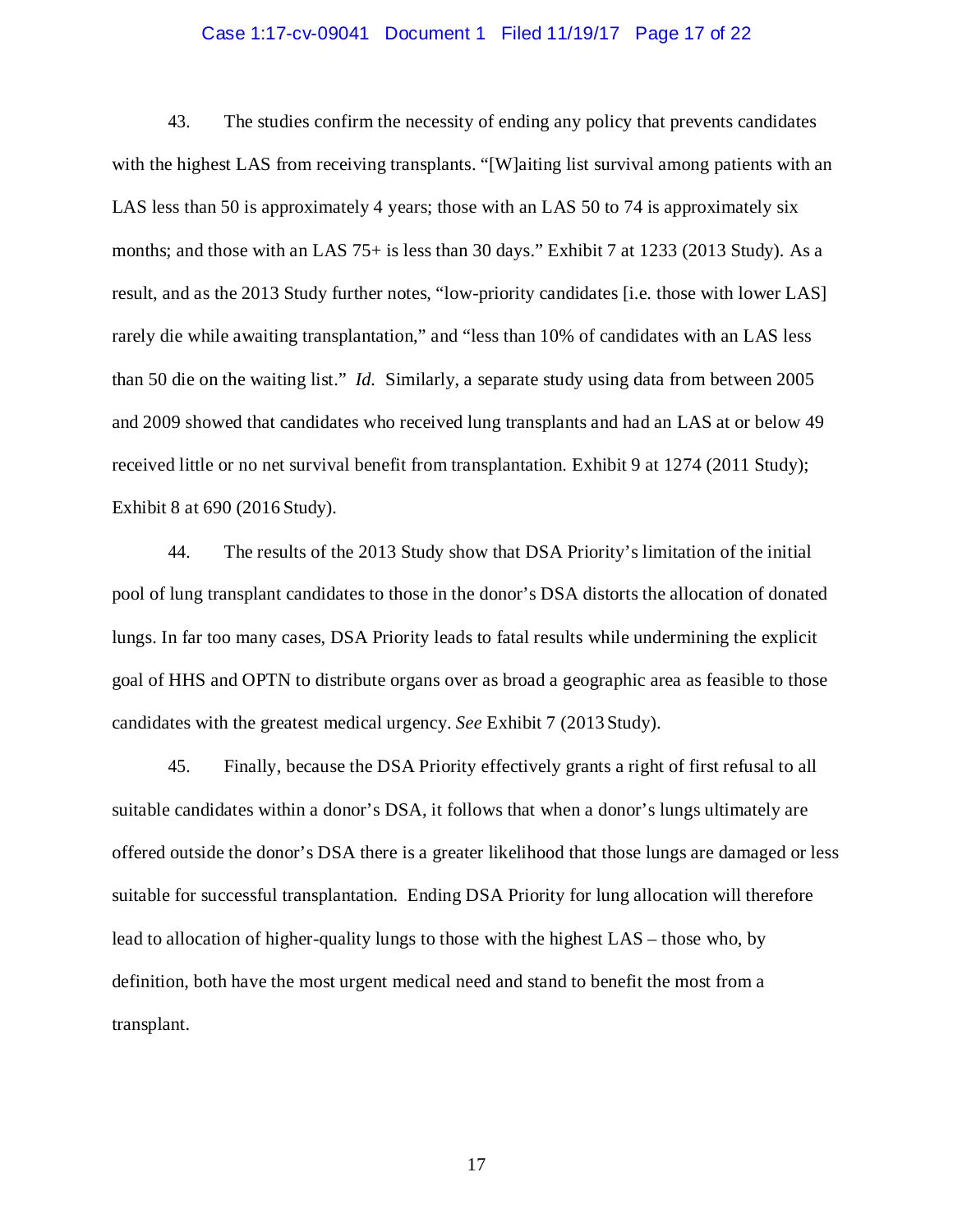# Case 1:17-cv-09041 Document 1 Filed 11/19/17 Page 18 of 22

### **G. Miriam Holman**

46. Miriam is a 21-year-old woman who suffers from a rare form of pulmonary hypertension, which is a type of high blood pressure that affects the arteries in one's lungs. Miriam's form of pulmonary hypertension has no therapy or cure and without a lung transplant is fatal. Miriam is only alive today because she is on an artificial lung, called an ECMO (extracorporeal membrane oxygenation). ECMO can only work for a limited time, and every day she is not transplanted she is at risk for dying

47. Miriam has a family history of pulmonary hypertension. Miriam's sister passed away from pulmonary hypertension at the age of 10, about 13 yearsago.

48. Miriam was first diagnosed with pulmonary hypertension in 2014, while studying abroad. Over the last three years she has been in and out of hospitals and has undergone various procedures. She has been under constant medical attention as the pulmonary hypertension has caused loss of consciousness and seizures.

49. Miriam has been in the medical intensive care unit at CUMC since September 24, 2017, and was listed for a lung transplant on October 6, 2017.

50. Miriam has an LAS of over 90, which puts her in the top 1% of patients awaiting an organ based on the urgency of her medical need and her prospective benefit from a transplant. On any given day, her LAS would more likely than not put her at the *very top* of the list for her blood type in the DSA for southeastern New York, as well as the Zone A and Zone B around New York City.

51. On November 16, 2017, Miriam's attorneys sent a letter to HHS on her behalf requesting an end to the DSA Priority in OPTN Policy 10.4.C on the bases identified inthis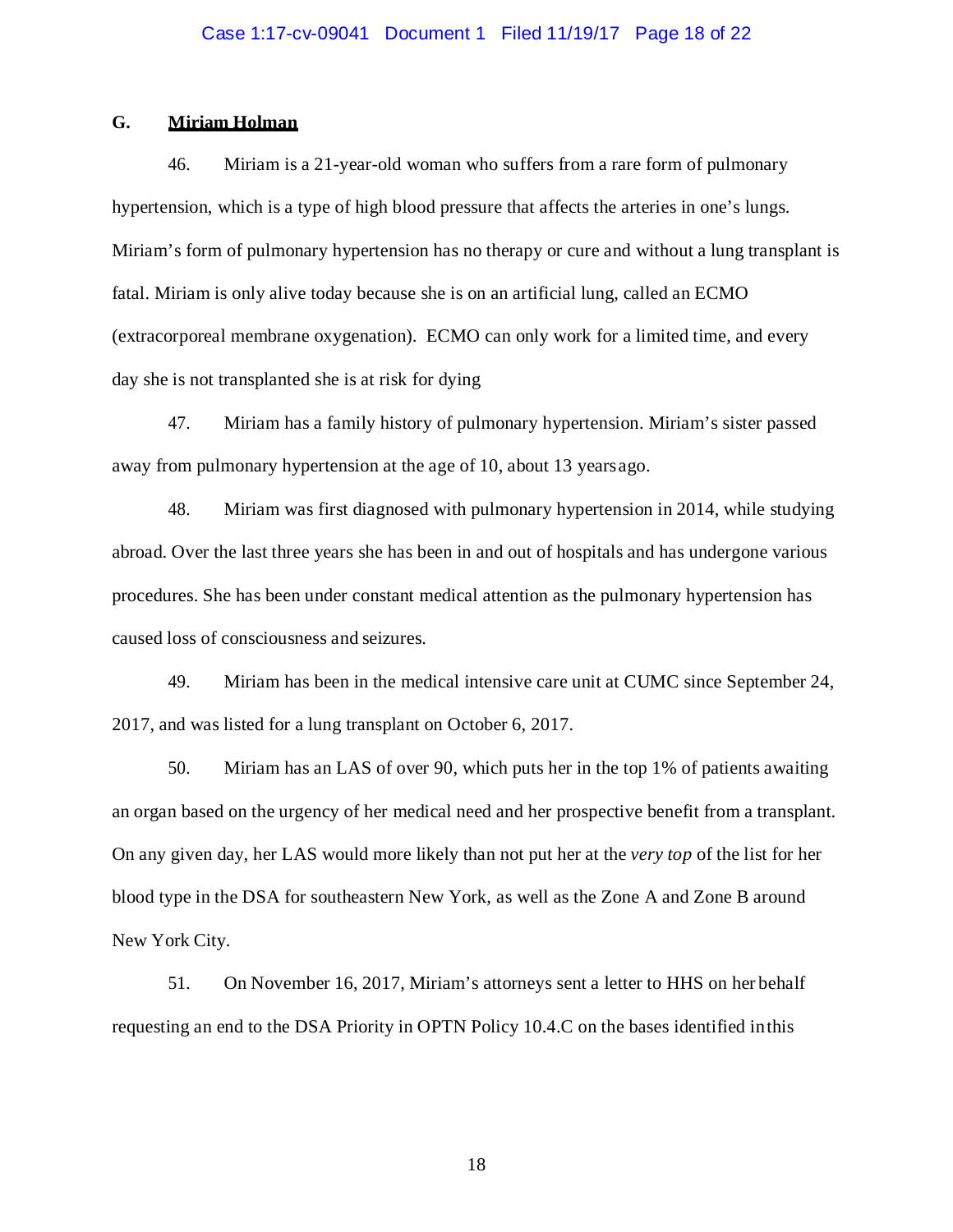#### Case 1:17-cv-09041 Document 1 Filed 11/19/17 Page 19 of 22

Complaint. (Exhibit 1.) HHS has refused to act on that request although each day without a transplant may be Miriam's last.

52. In correspondence and phone discussion with Miriam's attorneys, both UNOS and HHS have been unable to point to any rational justification for DSA Priority in the allocation of lungs. HHS and UNOS have defended their present inaction only on the basis of the administrative hassle of re-configuring the present illogical system due to: (i) the purported complexity of UNOS allocation computer programs; and (ii) the presumed existence of transplant candidates who would be disadvantaged by the revision Miriam requests be made to the existing illogical DSA Priority rule.

53. Both objections are unavailing. The existence of the distance-based Zone A, Zone B, etc. allocation rules in Policy 10.4.C. all but conclusively shows that HHS and UNOS are equipped to bypass application of DSA Priority in lung allocation with minimal administrative effort. Moreover, administrative or political convenience is clearly *not* a proper basis for organ allocation under NOTA. And even if there are candidates who would be disadvantaged by the change Miriam requests the Secretary make, both the requirements of NOTA and simple public policy logic dictate that DSA Priority should end to favor those who, by definition, both have the most urgent medical need and would benefit most from transplant.

#### **CLAIMS FOR RELIEF**

### **COUNT I – ADMINISTRATIVE PROCEDURES ACT, 5 U.S.C. § 706(2)(A)-(D) THE ACTING SECRETARY'S ACTIONS ARE NOT IN ACCORDANCE WITH LAW**

54. Plaintiff repeats and incorporates by reference the allegations contained in prior paragraphs.

55. Under the APA, a court reviewing a final agency action must "hold unlawful and set aside agency action, findings, and conclusions found to be (A) arbitrary, capricious, anabuse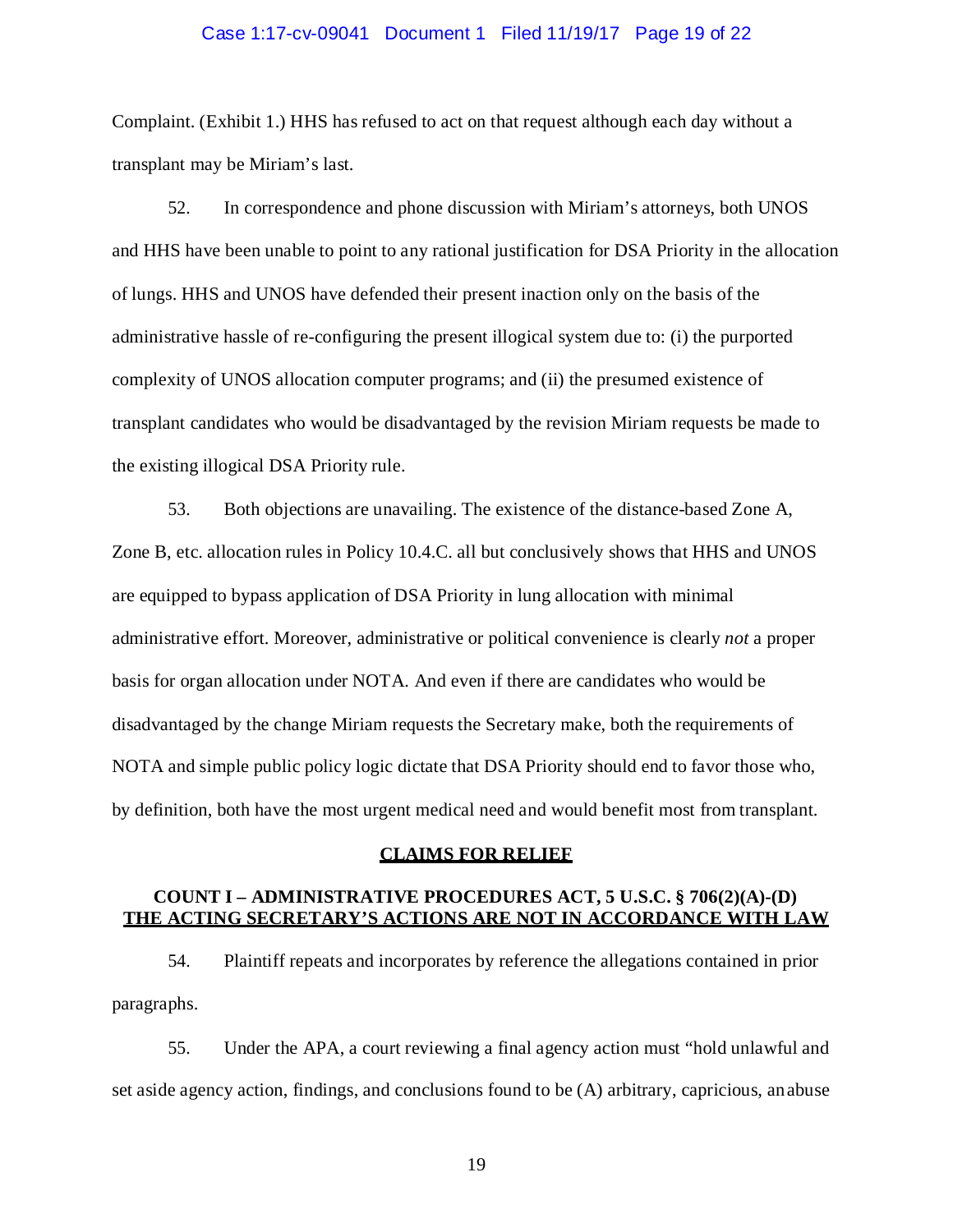#### Case 1:17-cv-09041 Document 1 Filed 11/19/17 Page 20 of 22

of discretion, or otherwise not in accordance with law; (B) contrary to constitutional right, power, privilege, or immunity; (C) in excess of statutory jurisdiction, authority, or limitations, or short of statutory right; and (D) without observance of procedure required by law." 5 U.S.C.  $$706(2)(A)-(D).$ 

56. The DSA Priority is not in accordance with law because it arbitrarily deprives candidates with the greatest medical need for lung transplants of opportunities to receive such transplants.

57. The DSA Priority is not in accordance with law because it threatens to deprive Miriam Holman of her life without due process of law in violation of the Fifth Amendment to the United States Constitution.

58. The DSA Priority is not in accordance with law because it fails to promote the nationwide distribution of organs *equitably* among transplant patients, as required by42 U.S.C. § 274(b)(2)(D).

59. The DSA Priority Rule is not in accordance with law because the policy does not result in the equitable allocation of cadaveric organs, as required by 42 C.F.R. § 121.4(a)(l).

60. The DSA Priority is not in accordance with law because it fails to achieve and in fact directly undermines the "performance goal" of "[d]istributing organs over as broad a geographic area as feasible . . . and in order of decreasing medical urgency," as required by 42 C.F.R. § 121.8(b)(3).

# **COUNT II – ADMINISTRATIVE PROCEDURES ACT, 5 U.S.C. § 706(2)(A) THE ACTING SECRETARY'S ACTIONS ARE ARBITRARY, CAPRICIOUS, AND AN ABUSE OF DISCRETION**

61. Plaintiffs repeats and incorporates by reference the allegations contained in prior paragraphs.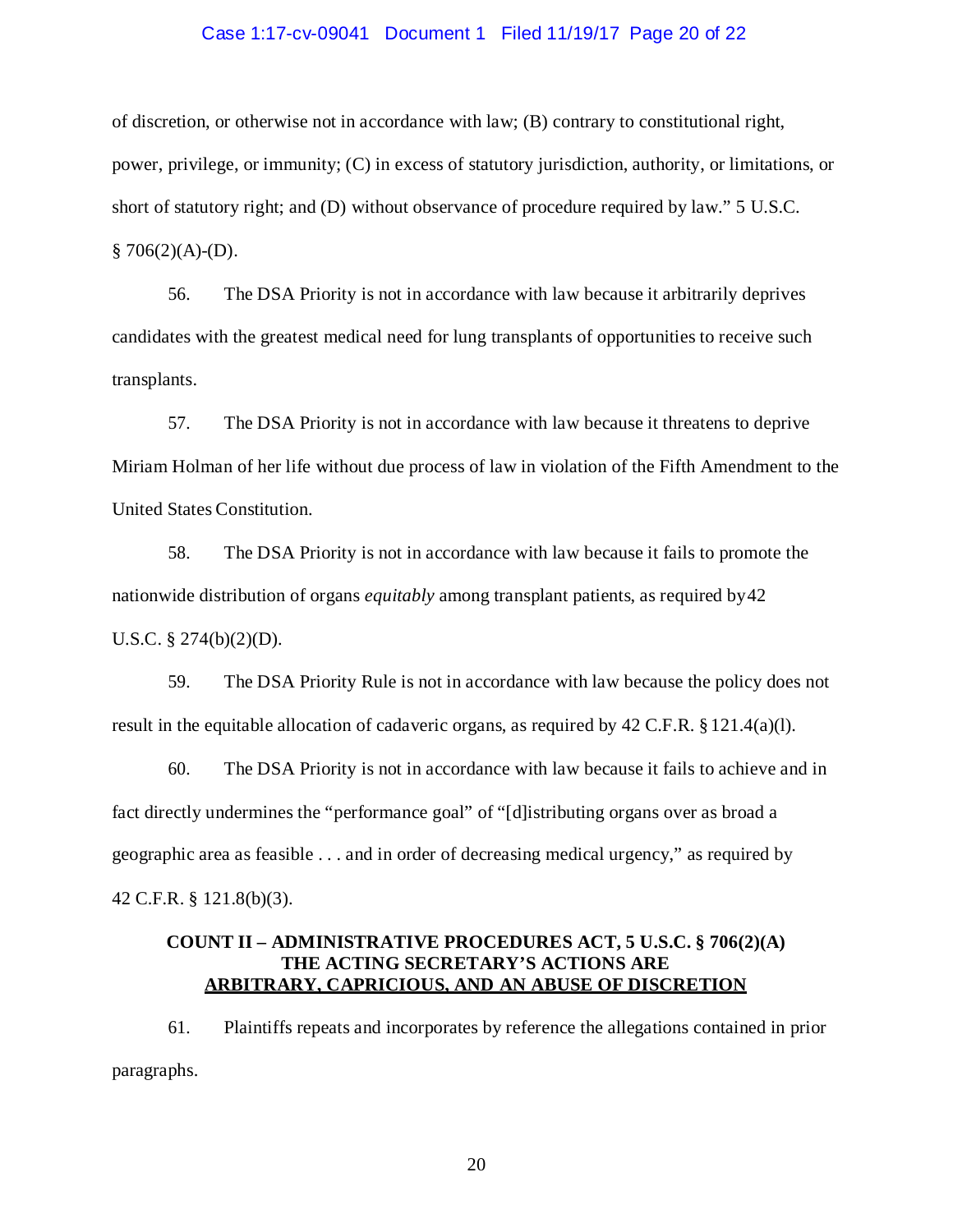## Case 1:17-cv-09041 Document 1 Filed 11/19/17 Page 21 of 22

62. The Acting Secretary's action not to set aside the DSA Priority was arbitrary, capricious, and an abuse of discretion because the Acting Secretary had no sound reason for leaving in place a policy that serves no valid purpose, affords no flexibility or exceptions in special cases or circumstances, and violates legal and regulatoryrequirements.

# **PRAYER FOR RELIEF**

WHEREFORE, Miriam Holman respectfully requests that this Court enter a temporary restraining order and preliminary and permanent orders enjoining the Acting Secretary and the OPTN over which he has authority and control from applying the DSA Priority, so that Miriam and others in her circumstances can be treated fairly in OPTN's system of lung allocation without the arbitrary limitation of the geographic boundaries of the DSAs in which they are located.

Dated: Armonk, New York November 19, 2017

> By: s/*Motty Shulman* Motty Shulman Reed D. Forbush BOIES SCHILLER FLEXNER LLP 333 Main Street Armonk, NY 10504 914-749-8200 [mshulman@bsfllp.com](mailto:mshulman@bsfllp.com) [rforbush@bsfllp.com](mailto:rforbush@bsfllp.com)

> > *Attorneys for Plaintiff Miriam Holman*